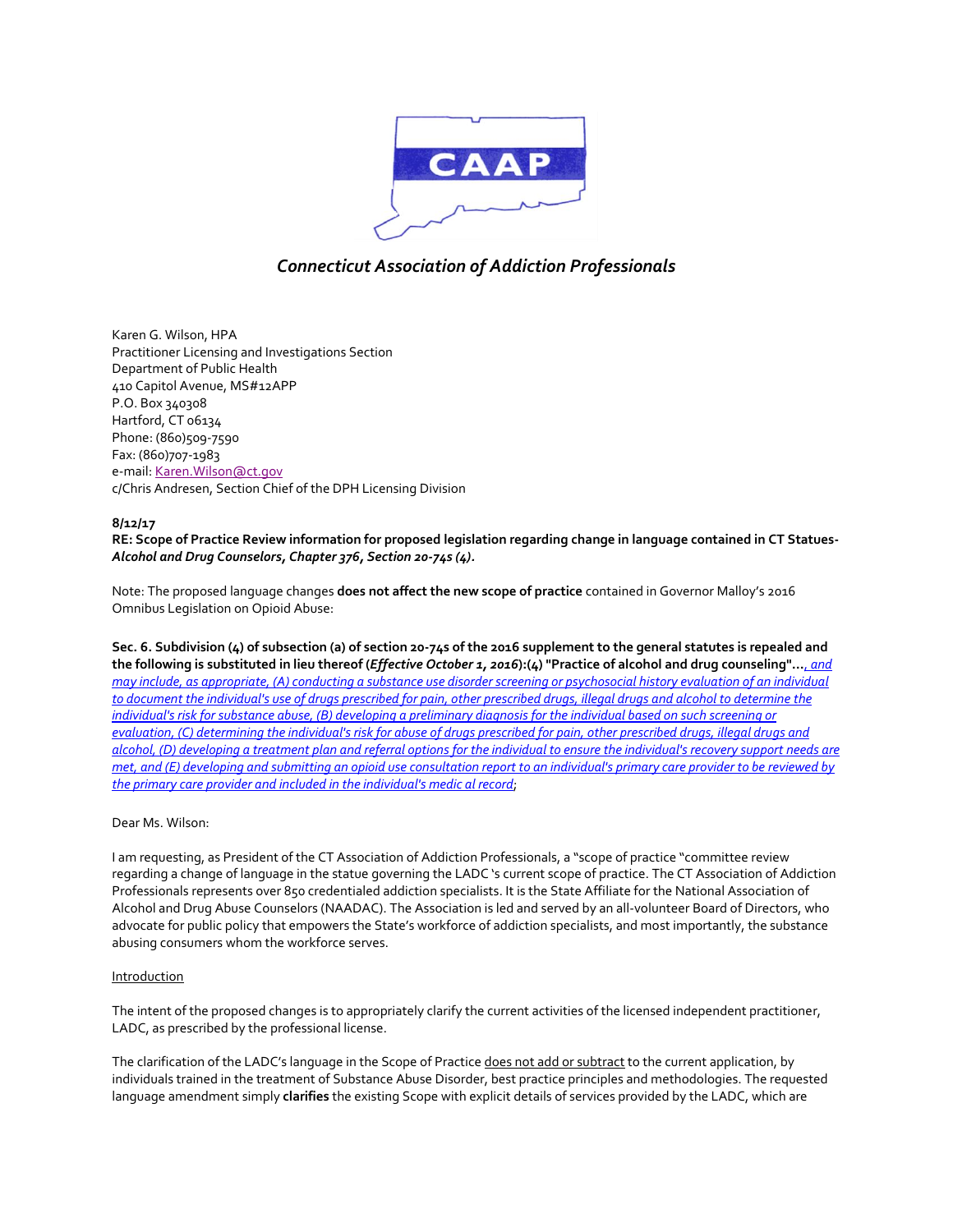sanctioned and authorized by the CT DPH's educational, training, supervision, and professional work credentials that are needed to attain licensure. The proposed language appropriately reflects and mirrors the standards of education, competency, and professional level that the State of Connecticut statue requires for its workforce of addiction specialists, holding the LADC.

The necessity for the proposed language was also driven by a 2017 crisis that threatened the viability of CT's LADCs to offer SA TX services. A violation identified by the Department of Public Health during a regulatory visit to a behavioral health provider cited that a client with active mental health symptoms, other than alcohol and drug dependency, was seen only by a LADC and best practice standards dictate that the client needed to be referred to an appropriate mental health provider for further mental health assessment. This violation led to confusion about whether or not an LADC could treat individuals with cooccurring disorders. This event triggered a cascading series of unintended consequences, as previously stated, negatively impacted the state's workforce.

The crisis was resolved by CAAP's advocacy for a legislative remedy. CAAP collaborated with Senator Terry Gerratana, Co-Chair of the Public Health Committee, Senator Martin Looney, President of the Senate, and Chris Andresen, Section Chief of the DPH Licensing Division to resolve the dire situation.

On June 3, 2017, the CT General Assembly passed the following legislation that included new language for the LADC License's Statue, Scope of Practice Section under the Department of Public Health's 2017 Revisor Legislation. The following information contains the new language and the legislative citation.

### *Nothing in this section shall prohibit or limit the ability of a licensed alcohol and drug counselor from practicing alcohol and drug counseling with an individual diagnosed with a co-occurring mental health disorder other than alcohol and drug dependency provided the licensed alcohol and drug counselor works within the scope of practice outlined in GS 20-74s(a)(4*

### Section 22,

### <https://www.cga.ct.gov/2017/BA/2017HB-07222-R01-BA.htm>

By requesting a change of language in the LADC licensure's scope of practice, CAAP will add an assurance that will help sustain the state's workforce of LADCs' professional future.

#### New Language with Accompanying Narrative

CAAP presents the new language for the Scope of Practice by adhering to the national standards created by SAMSHA, as presented in its **2011 Scope of Practice in the Field of Substance Use Disorders, Propose and Approved by the Substance Abuse and Mental Health Services (SAMSHA).** In preparation for the submission of an improvement of the current Scope of Practices, the author consulted with Dr. Kirk Bowden, who was the Chair of the Committee for SAMSHA Workforce Development- Scopes of Practice. Mr. Bowden is also a recent past President of NAADAC. These practice activities are considered to be "the national gold standards" for states that have licensure statues governing the practice of alcohol and drug counseling for the Independent Practitioner, who possesses the required educational credentials, training modules, and supervised work or internship experience. The SAMSHA scope of services standards are based upon a tiered-system of workforce professional development, similar to professional models used in the behavioral health fields of Social Work, Marriage and Family Therapy, and Nursing. Connecticut's LADC statutory regulations and requirements meet the highest professional SAMSHA Tier -**Tier IV, the Independent Clinical Substance Use Disorder Treatment Practitioner.** New Language:

"*Independent Licensed Alcohol and Drug Counselors" means the application, by persons trained in Substance Abuse Disorders Counseling of established principles of psycho-social development, psychopathology, behavioral science, and the development and progression, and best practice treatment standards of substance abuse disorders, for;1.. Clinical evaluation, including screening, assessment, and diagnosis of Substance Use Disorders (SUDs) and Co-Occurring Disorders (COD.2 Treatment of SUDs and CODs, including ongoing individual and/or group therapies, support for involvement in appropriate 12- Step Program, continuity of care with other service providers, discharge, and planning for relapse prevention and recovery maintenance. 3. Referral to appropriate allied behavioral health and medical providers 4. Service coordination in the areas of SUDs and CODs. 5. Assessment on interpersonal dysfunction, assessment of trauma, and psycho-education with individuals, families, and groups in the areas of SUDs and CODs. 6.. Client, family, and community education. 7. Documentation of required clinical services. 8. Adherence to professional and ethical responsibilities. 9. Clinical supervisory responsibilities for all categories of SUD Counselors. 10. Substance abuse disorders counseling includes but is not limited to, substance abuse counseling, psychotherapy, relapse prevention and behavior modification, crisis intervention, and consultation with mental health and healthcare providers. The Independent Clinical Substance Use Disorder Counselor/Supervisor can practice under the auspice of a licensed facility, within a primary care setting, or as an independent private practitioner. It is the responsibility of the Independent Clinical Substance Use Disorder Counselor/Supervisor to seek out clinical supervision and peer support.*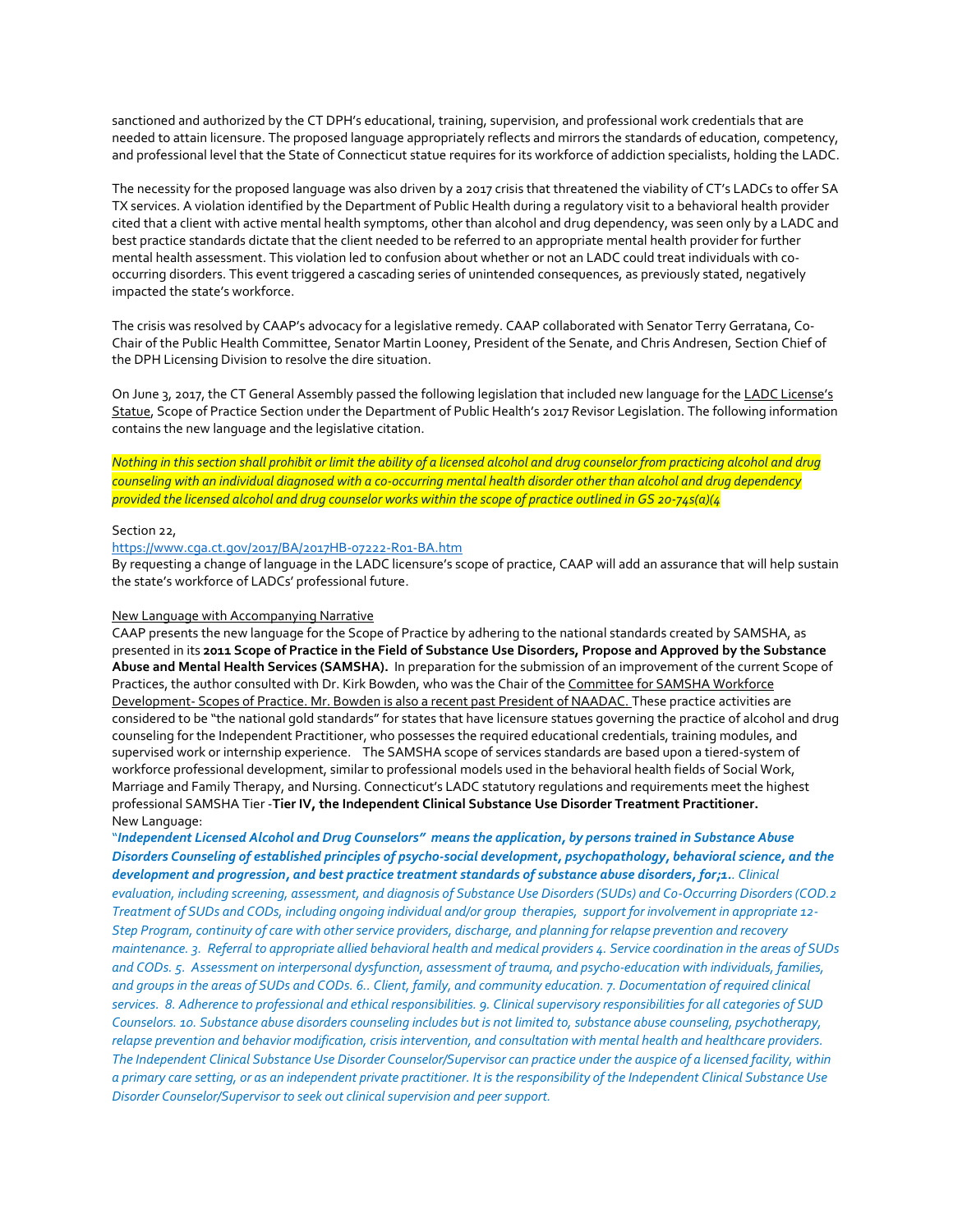### The Qualifications of LADCs to Treat individuals with Co-Occurring Disorders

The SAMSHA Scope of Services Model is informed by and based upon an individual's attaining the educational credentials required by the state's statutory regulations and required standards. As previously stated, the LADC workforce crisis was ignited confusion surrounding the current LADC Scope of Practice contained in the current "alcohol and drug counseling" scope. The CAAP Board of Directors agreed that there was a need for an improved description of the LADCs clinical functions that correctly described the LADC's best practice diagnosis, specialized therapies, and conjoint treatment with mental health providers, providing the appropriate mental health services including psychopharmacology, specific therapeutic interventions to support medication compliance, family sessions to stabilize the patient's interpersonal relationships etc. The incidence of co-occurring disorders is staggering in our nation. **A best practice principle for the LADC, as a specialist in the field of SUDs,**

### **the LADC treats the SUD as the primary diagnosis and provides referral, consultation and collaboration with the mental health provider and/or the medical provider to ensure continuity of care, adherence to best practice treatment standards for the individual's Co-occurring Diagnosis, and achieve through the treatment of SUDs & CODs, optimal treatment outcomes.**

According to SAMHSA's [2014 National Survey on Drug Use and Health \(NSDUH\) \(PDF | 3.4 MB\)](https://www.samhsa.gov/data/sites/default/files/NSDUH-FRR1-2014/NSDUH-FRR1-2014.pdf) an estimated 43.6 million (18.1%) Americans ages 18 and up experienced some form of mental illness. In the past year, 20.2 million adults (8.4%) had a substance use disorder. It is estimated that **80% of these individuals have co-occurring disorders.** SAMSHA released a report that presented the following data: The incidence in opioid dependent population is estimated to be greater than the national average.

These statistics emphasize the requirement for persons entering the field of addictions possess the most rigorous educational credentials, specialized training, and supervision/ employment experience. Ethical and best practice standards clearly advocate that behavioral health professionals adhere to their scope of practice **and not provide services that are outside of their educational and training experience.**

#### \*\*\*Comments Upon the Inclusion of Gambling Disorder in the Language of the Scope of Practice

In my conversations regarding the LADC Scope of Practice, Mr. Andresen mentioned gambling as a possible inclusion for the new Scope. He and I had been contacted by the same behavioral health agency on this Disorder.

I undertook a fact- gathering effort to gain the information from a number of the Affiliate Presidents across the country and a review of a sampling state licensure statues to discern if the disorder of Gambling is included in the state's statues regulating the practice license of Alcohol and Drug Counseling. I also reached out to Dr. Bowden, previously mentioned earlier in the proposal. I received similar perspectives from the NAADAC leadership regarding the appropriateness of gambling disorder being included in the language of the Scope. The findings were clear and emphatic. **The Non-Substance Related-Disorder is not included in the Scope of Practice Language in state statues.**

Gambling Disorder will not be included as a "stand alone" disorder in the new "scope" language for the following reason. LADCs follow the DSM V diagnostic criteria in their application of screening, assessment, evaluation, and diagnosis. Although gambling has many similar symptoms of dependency, **the DSM V does not classify Gambling as a Substance Use Disorder, but as a "Non-Substance-Related Disorder". Therefore, it falls under the category of CODs.** It is a hybrid diagnostic disorder. Dr. Bowden reported that in the creation of the SAMSHA Scopes of Practice, the inclusion of gambling addiction was a reviewed and deemed to be a co-occurring disorder.

#### Concluding Points

The depth and breadth of knowledge in the treatment of the disease of addiction includes; the physiology of the disease, psycho-social developmental indices, diagnosis, referral, evidence-based treatment modalities, psychopharmacology in the treatment of SUD & COD, cultural competency, posttraumatic stress disorder, ethical practice, standards for clinical records, relapse prevention, education on the value of 12- Step programs, methodologies for long-term recovery management. These fundamentals form the foundation of the educational, training, and supervision requirements of the state'sI Licensed Alcohol and Drug Counselor. The new language will reflect and reinforce the LADC's professional competency to offer best practice treatment to a client suffering with active SUD and contending with a COD.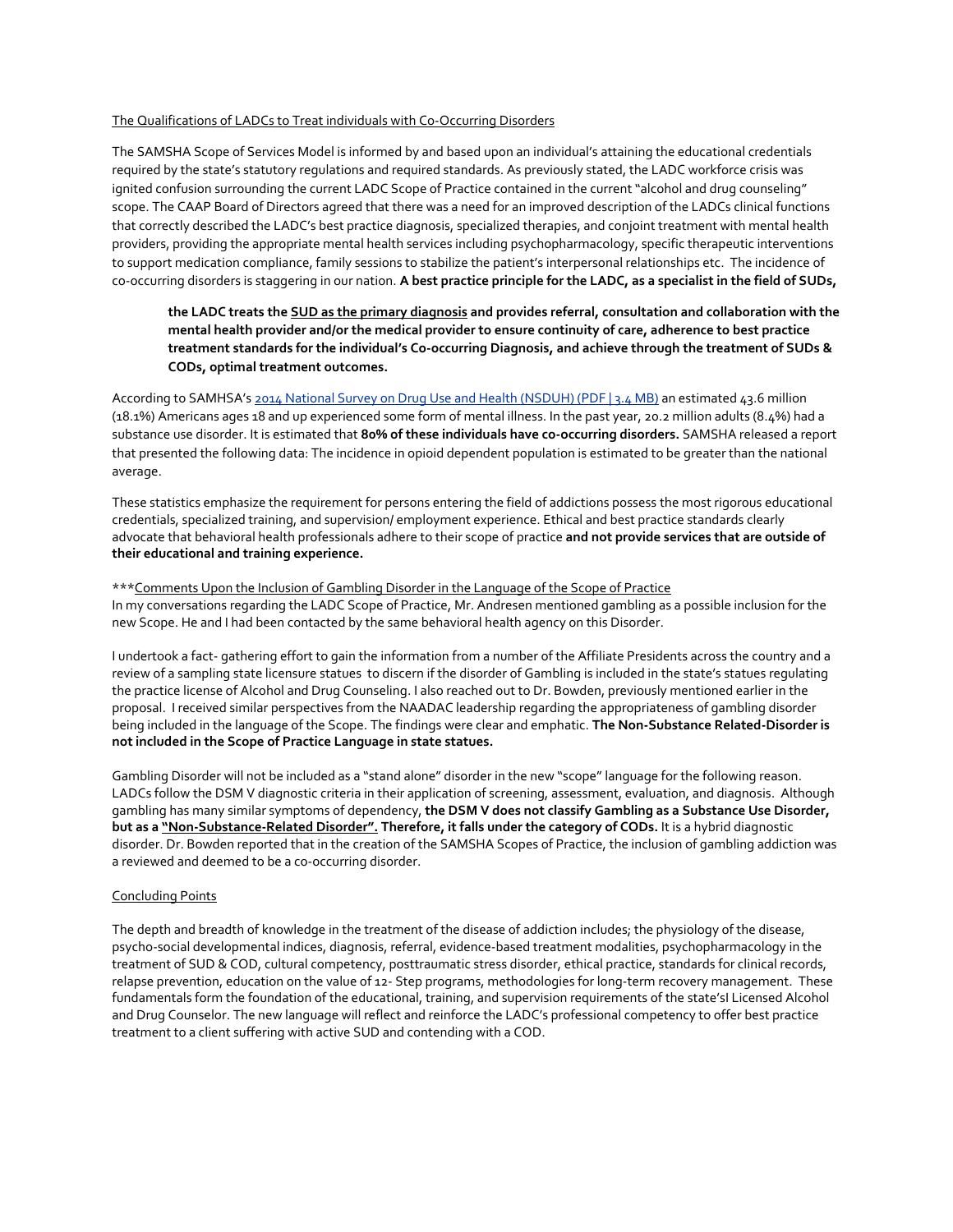### Public Health and Safety Benefits of Clarified Scope of Services to Connecticut Residents

The request for accurate and clear language in the LADC Scope of Practice will sustain the current valuable contributions offered by the state's workforce of credentialed addiction special to the public health and safety of state residents. In 2017, LADCs are contributing their specialized skill sets and fund of knowledge in a broad array of behavioral health and health service venues. A sampling of these work settings include- in inpatient and outpatient substance abuse programs, hospital programs & ERs, community health centers, youth service bureaus, prisons and community re-entry programs for exoffenders, DUI mandated educational programs, school-based health clinics, local and regional state SUD prevention programs, Independent Practices, and primary medical practices.

The primary element to successful SA TX is the highly skilled, educated, and compassionate qualified provider, the LADC. The provider needs to be prepared and ready to meet the intrinsic complexities and challenges inherent in the treatment of active addictions. There are those in the helping profession who believe that LADC'S are not qualified to diagnose and treat individuals with co-occurring disorder. These behavioral health professionals are not specialists, they are generalists. They do not have more education or training than LADCs. LADCs are trained to identify psychiatric symptoms as well as Substance use Disorder symptoms. If an individual requires medication management to help with co-occurring mental health disorders, the LADCs are trained to refer such an individual to the appropriate Provider and on-going case consultation is exercised. In addition to identifying the symptoms and establishing a diagnosis, LADCs are trained to treat such symptoms with individuals in individual and group psychotherapy. When specific substance use problems are the primary issue, a specialized family therapy may be an additional and necessary modality of treatment. LADCs are Substance Use Disorder Specialists who are trained in and continue to learn and apply best practice treatment standards to address the disease of addiction.

In Connecticut, we are fortunate to have a workforce of highly screened and qualified LADC's who have met uniform statespecific standards. These rigorous standards for credentialing prepares them to sort through complex mental health symptoms, health issues, and social factors to discern how active Substance Use Disorder (SUD) may be affecting the whole picture, hence to deal with patients having co-occurring disorders (dual diagnosis and medical conditions.). LADCs have the knowledge and professional skill sets to identify and deal with the manipulation that comes with this primary disease, as well as to evaluate the stage of progression of the disease and determine the type of treatment needed. In addition, they have the skills to provide consultation to other providers (MDs, APRNs. RNs, and Masters Level Behavioral Health Providers) who may be frustrated, fearful, and bewildered in their treatment of clients, who present with active addictive behaviors.

The value of a highly qualified workforce of addiction specialists was affirmed by the evidence in **a 2004 report from SAMSHA.** The Report offered compelling evidence of the lack of education and experience in the treatment of addiction by PCPs and ancillary providers in a medical practice:

"A significant problem is the lack of education and training on substance use disorders for primary health care and other health and human services professionals. The National Center on Addictions and Substance Abuse (CASA) at Columbia University reported that 94 percent of primary care physicians and 40 percent of pediatricians, when presented with a person with a substance use disorder, failed to diagnose the problem properly (CASA, 2000). If similar studies were available for other health professionals (e.g., nurses, psychologists, pharmacists, social workers, dentists), the results would likely be similar."

"Curricula in most health education programs and professional schools either inadequately address substance use disorders or exclude discussion of them altogether." 2004 US Department of Health and Human Services, Substance Abuse and Mental Health Services Administration, *Report to Congress: Addictions Treatment Workforce Development* [Section D, Education and Accreditation Priorities].

These studies triggered a national movement to acknowledge the critical need for addiction specialists to participate in an integrated health delivery system for primary medical services. In 2017, the inclusion of credentialed addiction specialists is a primary goal, as the country moves towards the establishment of the primary medical, patient-centered home. The medical costs of untreated addiction, as it impacts a patient's medical conditions has been researched in numerous studies.

In May 2013, a SAMHSA-HRSA released the report; *Innovations in Addictions Treatment-Addiction Treatment Providers Working in Integrated Primary Care Services (SAMHSA-HRSA Center for Integrated Health Solutions).* The report underscored the importance of this complement of services-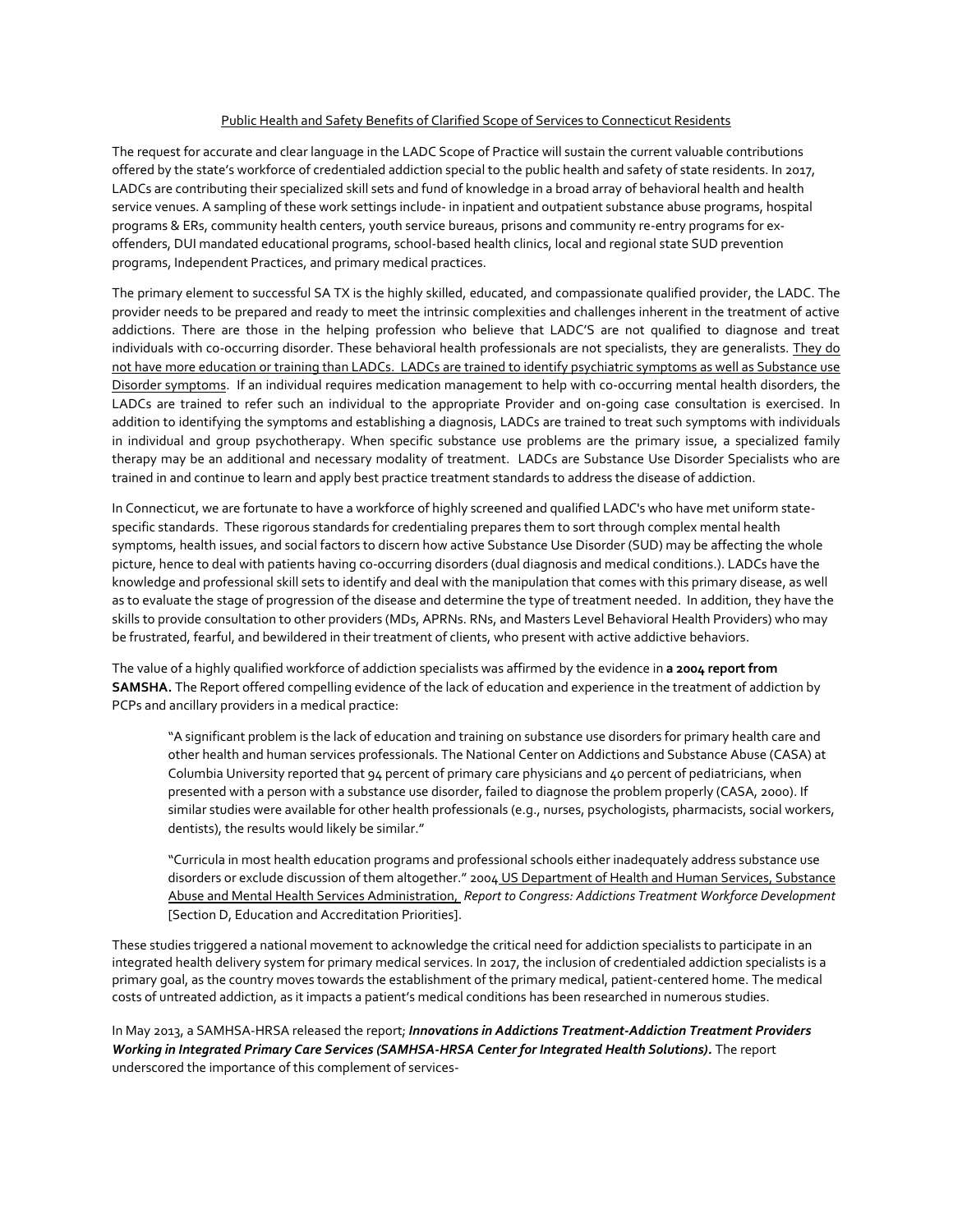"**Alcohol and drug addiction cost American society \$193 billion annually, according to a 2011 White House Office of Drug Control Policy report.1 In addition to the crime, violence, and loss of productivity associated with drug use, individuals living with a substance abuse disorder often have one or more physical health problems such as lung disease, hepatitis, HIV/AIDS, cardiovascular disease, and cancer and mental disorders such as depression, anxiety, bipolar disorder, and schizophrenia.2 In fact, research3 has indicated that persons with substance abuse disorders have:**

**8 Nine times greater risk of congestive heart failure.**

- **8 12 times greater risk of liver cirrhosis.**
- **8 12 times the risk of developing pneumonia.**

 **When persons with addictions have co-occurring physical illnesses, they may require medical care that is not traditionally available in, or linked to, specialty substance abuse care. The high quality treatment needed by individuals with addictions requires a team of different professionals that includes both specialty substance abuse providers and primary care providers. The integration of primary and addiction care can help address these often nterrelated physical illnesses by ensuring higher quality care. In fact, clinical trials have demonstrated that when someone has a substance abuse problem and one or more non related disorders, integrated care can be more effective than traditional treatment delivery (i.e., separate, siloed primary care and substance abuse programs) in terms of clinical outcome and cost.4 It results in better health outcomes for individuals, in contrast to back-and-forth referrals between behavioral health and primary care offices that result in up to 80% of individuals not receiving care.5** Substance abuse disorders can also complicated the management of other chronic disorders. For example, a number of researchers found that people with HIV /AIDS who reported alcohol and drug use were more likely to be non-adherent to antiretroviral treatment.6 Other researchers reported that substance abuse disorders, depression, and medical co-morbidities relate to poor adherence to medications to treat type 2 diabetes.9 Yet, many individuals served in specialty substance abuse settings do not have a primary care provider".1011. 2011 The Economic Impact of Illicit Drug Use on American Society. Washington D.C: U.S. Department of Justice."

With Connecticut's opioid/heroin epidemic raging, an increase in deaths attributed to overdoses has increased to over 1,000 deaths in 2017. The Connecticut Association of Addiction Professionals sponsored legislation in 2016, which became law, to promote professional collaboration between the primary medical provider and the LADC in halting the progression of dependency upon prescription opioids. The new Scope of Practice was referred in an early section of this document. The LADC is now statutorily authorized to offer a patient referred by his or her PCP specialized prevention and early intervention services around opioid abuse. This new public policy is gaining momentum across the state, as PCPs are informed about the benefits and resources of consultation and referral to an addiction specialist. This enlightened integrated service is a model of the benefits of a primary medical home service system.

Connecticut's policy to intervene in the early stages of opioid abuse reflects the call to action by *Nora D. Volkow, M.D., and A. Thomas McLellan, Ph.D. in their joint article on "Opioid Abuse and Chronic Pain" inN Engl J Med 2016; 374:1253-126[3March](http://www.nejm.org/toc/nejm/374/13/) 31, [2016D](http://www.nejm.org/toc/nejm/374/13/)OI: 10.1056/NEJMra1507771.*

"Clinical efforts to prevent the emergence of addiction can be initiated in primary care settings. Assessment of addiction risks before opiates are prescribed is recommended as a mitigation strategy [\(Table](http://www.nejm.org/doi/full/10.1056/NEJMra1507771#iid=t03) 3). Emerging signs of addiction can be identified and managed through regular monitoring, including urine drug testing before every prescription is written, to assess for the presence of other opioids or drugs of abuse**. Responsible physicians should be prepared to make a referral for specialty addiction treatment when indicated.** Although addiction is a serious chronic condition, recovery is a predictable result of comprehensive, continuing care and monitoring[.104](http://www.nejm.org/doi/full/10.1056/NEJMra1507771#ref104) In particular, the use of medication-assisted therapy in managing opioid addiction among patients with co-occurring pain significantly improves outcome[s.105](http://www.nejm.org/doi/full/10.1056/NEJMra1507771#ref105)".

#### Comments Upon Potential Harm If the Language is not Implemented:

In 2017, Connecticut residents experienced a preview of potential harm to their health, safety, and mental health caused by the unintended consequences of the DPH regulatory site visit that raised important questions as to whether or not LADCs could treat individuals with co-occurring disorders. It is important to also view this perspective considering the state's budget crisis that has severely harmed the state's delivery of SUD treatment.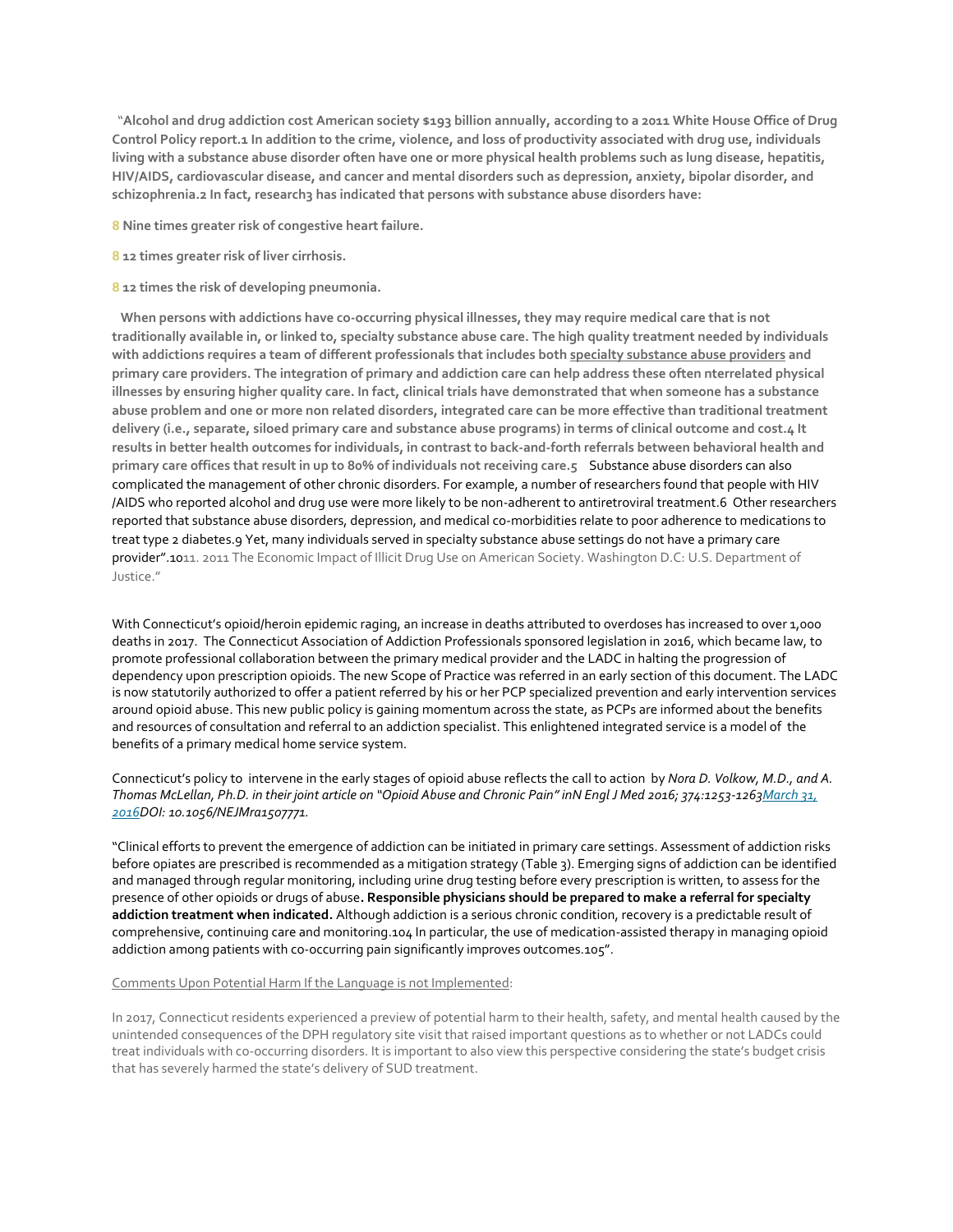Several of the more egregious effects were:

- *Many agencies across the state ceased hiring LADCs, even for the treatment of SA. Although the DSS Commissioner rescinded his December 2016 Bulletin that restricted LADCs' delivery of services to Medicaid clients, CAAP continued to receive complaints that DSS was not reimbursing LADCs for services rendered to the Medicaid consumer.*
- *Update- CAAP and its supporters' advocacy to DSS finally resulted in the correction of DSS reimbursements. LADCs are receiving payment for their services to Medicaid clients, effective April 17th.*
- *Alcohol and Drug educational programs in state community colleges experienced serious difficulties in placing interns at agencies, which had previously accepted interns, because of the "professional cloud surrounding LADCs.*
- *The unintended consequences that occurred from the findings of the DPH regulatory site visit and the miscommunication about the visit, which was spread by uninformed individuals, who did not fully understand the DPH regulatory findings unfortunately exacerbated the LADC matter. The result was a severe fracture of necessary, seamless behavioral treatment for residents with co-occurring disorders. Residents faced with seeking two providers- one for SUD & one for mental health disorders. Thus, the state was time-traveling backwards-returning to the old days of the 1950s- the unconnected treatment separation of addiction disorders and mental health disorders*
- *CT residents with SUDs lost the assurance that they will be treated by the statutorily identified licensed provider, LADC, who is the specialist in best practice and evidence- based treatment for addictions.*

\*A CAAP Board of Directors' member related the following case anecdote prior to DSS lifting its restrictions on payments for all Medicaid initial interviews and certain services that were provided by an LADC. Her client was re-entering the community from a CT DOC prison. The individual, who requested services from the CAAP Board member, was informed by Medicaid that he needed to be also seen by a licensed behavioral professional for his "mental health disorder". The client was very disturbed, but followed the CAAP Director's, who is an LADC, referral to a mental health service provider. The client returned the following week and reported that he would not seek services from the licensed mental health provider because the provider had stated in the initial evaluation- " Don't worry if you have a little relapse with alcohol, it won't be a problem." This statement was made to an individual who had parole sanctions against any substance use, diagnosis of depression, and a 15 year history of alcoholism.

Unfortunately, this clinical anecdote is not the exception. Well intentioned medical and behavioral health providers, who do not possess the necessary education, training, and professional experience in the treatment of addiction contribute to serious escalation of the client's presenting SUD diagnosis. In Connecticut, the media has reported countless stories involving medical and psychiatric physicians' errors in misdiagnosing a patient's active substance abuse. This clinical oversight jeopardized the client's health and in rare cases, life. In Connecticut as in states across the country, clear and documented evidence has indicated that PCPs offering an intervention for the pain, many MDS routinely prescribe a prescription for an opiate- with the unintended consequences of initiating a deadly relationship between the prescription pill and the vulnerable patient.

The proposed language clarification to the Scope of Practice will provide the assurance that the public good as it relates to best practice standards in the treatment of SUD and addiction, will be maintained.

#### Access to Care

The preceding section commented on many of the relevant issues connected to access to care for SUD. The intention of the clarification of the language in the proposed Scope of Practice is to facilitate a solid foundation for the screening, assessment/evaluation, and diagnosis of clients presenting with SUDs & CODs. With these tools, CT residents will seek and gain access to the appropriate behavioral health provider, who will offer best practice treatment to hopefully resolve their current bio-psycho-social issues.

In Connecticut's current economic climate, it is clearly known **that private and public insurance reimbursement is the primary factor in gaining access to behavioral health services.** The proposed Scope of Services combined with the LADC's educational credentials, training, and supervisory experience in the field of addictions will hopefully provide the consumer with the crucial knowledge to discern if the licensed behavioral health provider is the most qualified practitioner to help her or him work through the presenting problems.

Past and current research has provided well-documented studies demonstrating the obstructions to access to healthcare due to the stigma associated with active substance users by providers from both the medical and behavioral health professions. This research has been one of the chief drivers of SAMSHA's recent initiatives in motivating medical and behavioral health providers to acquire more education in Addiction. The complexity of the disease of addiction poses multiple barriers to an effective and honest relationship between the provider and the substance user. The inadvertent consequences of a client's undisclosed SUD triggers these dynamics, the worsening of the patient's health status through impact of substances of choice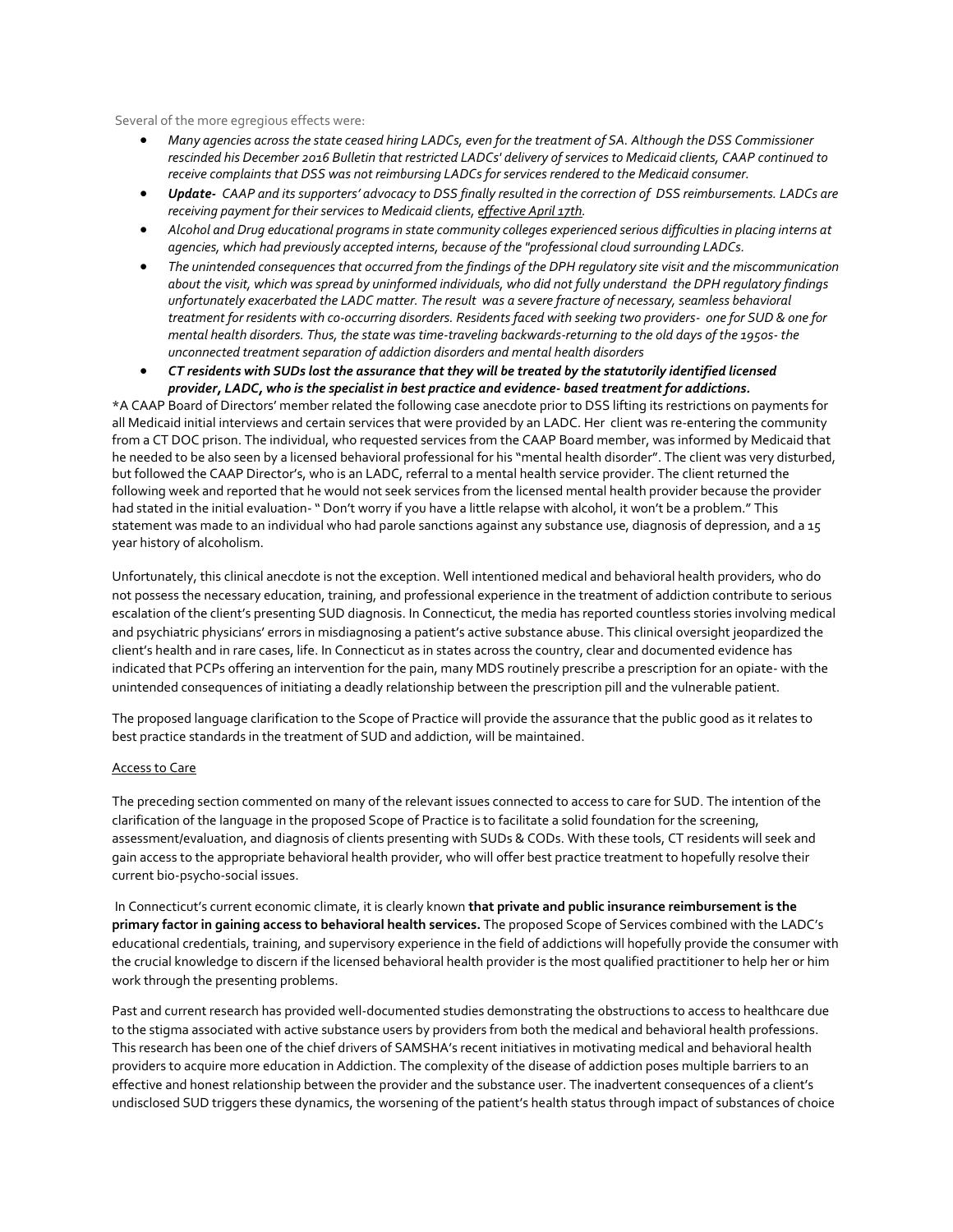on the pre-existing health and psychiatric co-morbidities, the patient's required medications, increased cessation of SUD treatment, and most importantly, a skewed provider-patient relationship plagued by mutual mistrust and frustration.

### State Laws Governing the Profession:

The state of Connecticut regulates the profession of Licensed Alcohol and Drug Counselors, as described in the CT Statue, Chapter 376 6

### **Sec. 20-74s. Licensure and certification of alcohol and drug counselors.**

The statue puts forth all the professional terms, limitations, renewals, exemptions, educational credentials, training, and supervisory/employment requirements to attain licensure in Connecticut. The statue describes the standards for a Scope of Practice under the Licensed Alcohol and Drug Counselor License as enabled by the state statue. The statue contains conditions of other professionals' practice of alcohol and drug counseling.

The statue states the Continuing Education professional requirements to maintain an active license. The annual fee for an Active License is also named in the Statue.

The quality control and adherence mechanisms to state regulations governing the LADC is under the direction of Connecticut's Department of Public Health. The Department of Public Health is the Executive Authority for oversight of all of Connecticut's health-related professions, either thru a license or certification.

New policies or standards of practice regulations for the LADC go through the CT General Assembly for review, approval, and culminating in a new or amended statutory law.

#### Current Education, Training, and Examination Requirements and any Relevant Certification Requirements Applicable to the Profession

The Connecticut Department of Public Health's current description of professional requirements for licensure as an LADC, as displayed on the CT Department of Public Health Website.

### **CT Department of Public Health**

### **Alcohol and Drug Counselor Licensure Requirements**

Before applying for licensure, please familiarize yourself with the general licensing [policies](http://www.ct.gov/dph/cwp/view.asp?a=3121&q=389534) . An applicant for licensure shall arrange for the following documents to be submitted directly to this office:

A completed, notarized [application](http://www.ct.gov/dph/lib/dph/practitioner_licensing_and_investigations/plis/alcohol_drug_counselor/adc_apponly.pdf) with photograph and fee in the amount of \$190.00 in the form of a bank check or money order payable to, "Treasurer, State of Connecticut";

Verification of a master's degree from an accredited institution of higher education in social work, marriage and family therapy, counseling, psychology or a related field that included a minimum of eighteen graduate semester hours in counseling or counseling-related subjects.

Applicants holding certified clinical supervisor status by the Connecticut Certification Board, Inc. as of October 1, 1998, may substitute such certification in lieu of the master's degree requirement and graduate coursework requirement.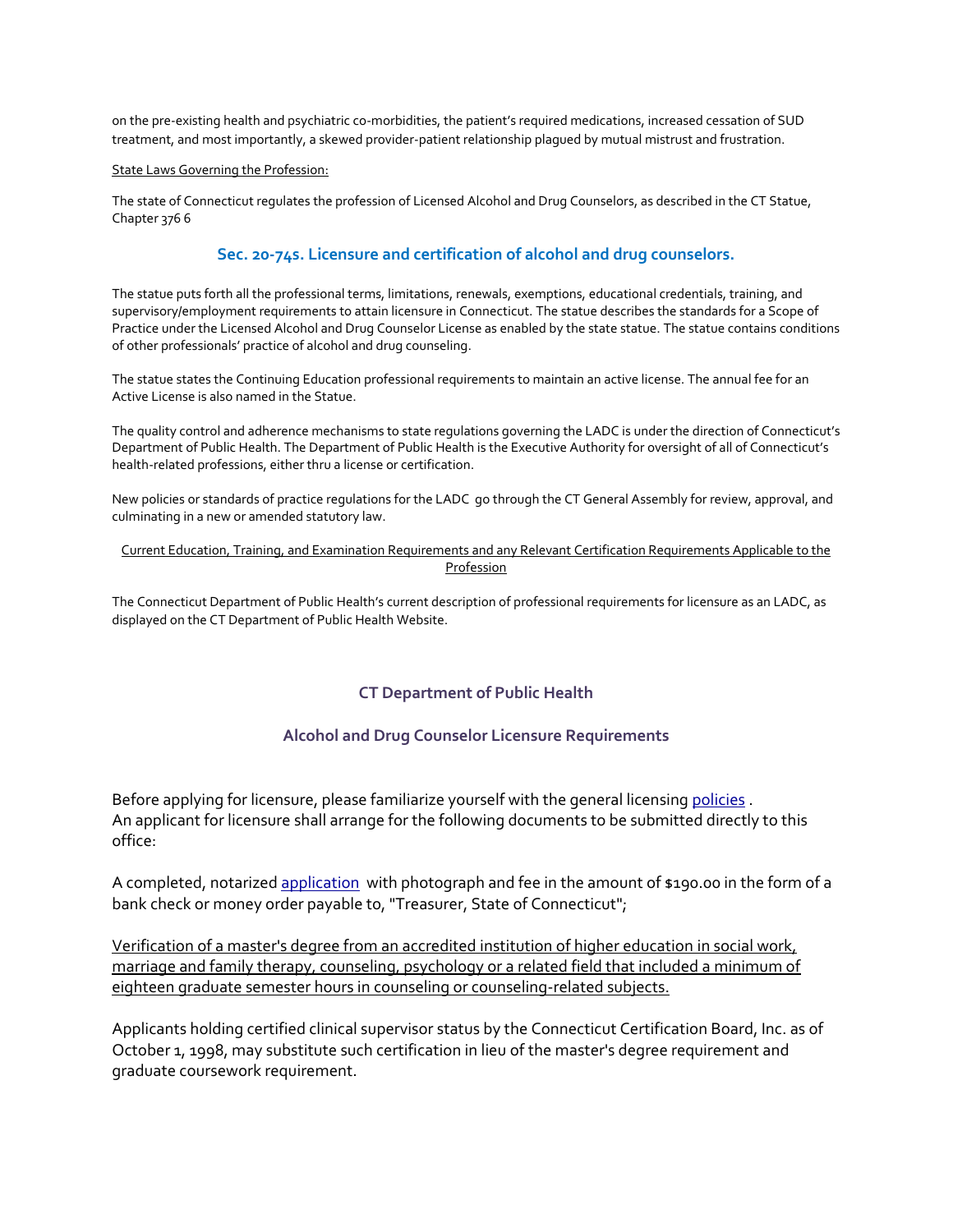Official verification of all professional licenses, certificates or registrations, current or expired, held as an alcohol and drug counselor issued by any state licensing authority, sent directly from the appropriate authority to this office. Most jurisdictions charge a fee for completion of the verification [form.](http://www.ct.gov/dph/lib/dph/practitioner_licensing_and_investigations/plis/alcohol_drug_counselor/adc_licverif.pdf) Please contact the jurisdiction for fee information **(note that this documentation requirement does not include certification issued by professional certifying bodies such as the Connecticut Certification Board)** ;

If not currently certified as an alcohol and drug abuse counselor by the Department of Public Health, please arrange for the submission of the following documents directly from the source to this office:

Verification [form](http://www.ct.gov/dph/lib/dph/practitioner_licensing_and_investigations/plis/alcohol_drug_counselor/adc_practtrainingverif.pdf) documenting completion of three hundred hours of supervised practical training in alcohol and drug counseling;

Verification [form](http://www.ct.gov/dph/lib/dph/practitioner_licensing_and_investigations/plis/alcohol_drug_counselor/adc_wrkexp_int.pdf) documenting completion of three years of supervised paid work experience or unpaid internship, as defined in Sec. [20-74s-l](http://www.ct.gov/dph/lib/dph/practitioner_licensing_and_investigations/plis/alcohol_drug_counselor/adc_regs.pdf) of the Regulations of Connecticut State Agencies that entailed working directly with alcohol and drug clients. Please note that a master's degree may be substituted for one year of such experience;\*

Verification [form](http://www.ct.gov/dph/lib/dph/ADC_VerifEducation.pdf) documenting completion of three hundred sixty hours of approved education, at least two hundred forty hours of which related to the knowledge and skill base associated with the practice of alcohol and drug abuse counseling**\***;

Verification of successful completion of the International Certification Examination for Alcohol and other Drug Abuse Counselors of the International Certification & Reciprocity Consortium/Alcohol & Other Drug Abuse, Inc. ([IC&RC/AODA\)](http://internationalcredentialing.org/);

Individuals who are not certified by the [CCB](http://www.ctcertboard.org/) as a substance abuse counselor on or before July 1, 2000, may seek admission to the IC&RC/AODA examination administered by the CCB. Please note that the results of such examination are for the purpose of state certification/licensure, and will not necessarily qualify the examinee for CCB certification.

Once an applicant has been determined eligible for examination, the Department will notify CCB of the candidate's approval and CCB will schedule the applicant to sit for the next available examination. The examination is administered four times per year. Please d o not contact the CCB directly to check on the status of your application; however, any questions regarding the examination process may be addressed to CCB.

**\***Individuals who are certified by a board that is a member of the [IC&RC/AODA](http://internationalcredentialing.org/) shall be deemed to have met these requirements. Applicants to whom this applies need only arrange for verification of certification by a[nIC&RC/AODA](http://internationalcredentialing.org/) member board. Please note that this office will obtain verification of CCB certification directly from the CCB website.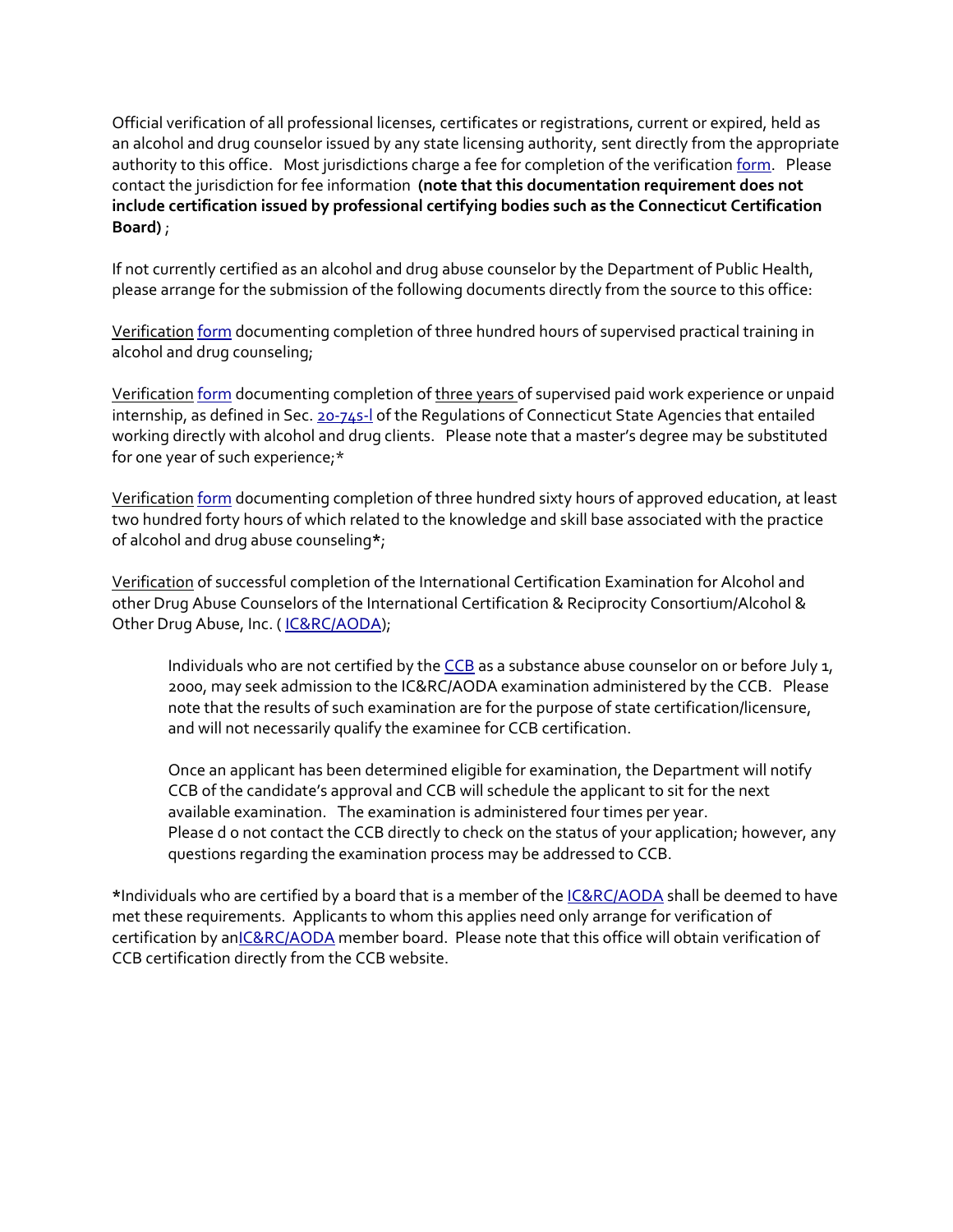### Summary of Known Scope of Practice Changes to Enacted Concerning the Profession in the Five Proceeding Years:

I. 2017- CT DPH Revisor Bill passed into law on June 3, 2017. This change was briefly discussed at the beginning of the document. To ensure the Review Committee gains a thorough understanding, the " *CAAP 2017 White Paper: LADC Workforce Crisis" & Mr. Andresen's formal correspondence* will be included in the Appendix Section of this document. At the time of this document's creation, the author is unsure of where the new language will be placed in the statue. *Nothing in this section shall prohibit or limit the ability of a licensed alcohol and drug counselor from practicing alcohol and drug counseling with an individual diagnosed with a co-occurring mental health disorder other than alcohol and drug dependency provided the licensed alcohol and drug counselor works within the scope of practice outlined in GS 20-74s(a)(4*.

II. 2016: CAAP's 2016 Legislative Initiative to Address CT's Opioid Epidemic

### *AN ACT CONCERNING OPIOIDS AND ACCESS TO OVERDOSE REVERSAL DRUGS. 2016 HB 5053*Sec. 6.

Subdivision (4) of subsection (a) of section 20-74s of the 2016 supplement to the general statutes is repealed and the following is substituted in lieu thereof (*Effective October 1, 2016*):

(4) "Practice of alcohol and drug counseling" means the professional application of methods that assist an individual or group to develop an understanding of alcohol and drug dependency problems, define goals, and plan action reflecting the individual's or group's interest, abilities and needs as affected by alcohol and drug dependency problems, and may include, as appropriate, (A) conducting a substance use disorder screening or psychosocial history evaluation of an individual to document the individual's use of drugs prescribed for pain, other prescribed drugs, illegal drugs and alcohol to determine the individual's risk for substance abuse, (B) developing a preliminary diagnosis for the individual based on such screening or evaluation, (C) determining the individual's risk for abuse of drugs prescribed for pain, other prescribed drugs, illegal drugs and alcohol, (D) developing a treatment plan and referral options for the individual to ensure the individual's recovery support needs are met, and (E) developing and submitting an opioid use consultation report to an individual's primary care provider to be reviewed by the primary care provider and included in the individual's medical record;

The creation, development, and advocacy to pass this ground-breaking public policy began in 2015, the Connecticut Association of Addiction Professionals conducted an informal statewide survey of addiction specialists, primary care providers, licensed behavioral health providers, and consumers. Respondents described a bleak picture for consumers with an opiate addiction. In Connecticut and across the nation, clients, who seek treatment, have two treatment options- medication assisted therapy or abstinence.

In multiple national research studies there is universal consensus that the origin of opioid addiction begins in the office of the primary care provider- 80% of individuals addicted to opioids/heroin report that their addiction began with a prescription of pain meds from their MDs. . It is important to re-emphasize that these specialized services can only be provided by an LADC.

#### The new Scope of Practice goals are the described:

The law provides the statutory authority for Licensed Alcohol and Drug Counselors (LADCs), within their scope of practice, to offer state residents **evidence-based**, **early prevention and intervention services to halt the development of dependence on pain meds**. As the law states, primary medical providers will be able to refer their patients, who exhibit early warning signs of opioid abuse, to addiction specialists for evaluation and treatment recommendations in the management of pain meds. It is important to note that in these fiscally challenging times for Connecticut the new legislation comes at no cost to the state, as services are reimbursable by public and private insurers.

The law moves beyond the state's enforcement statues such as prescription monitoring, 7-day caps on opioid prescriptions, and expansion of the use of NARCAN. The services offered, in the context of a medical visit, acknowledges that addiction is a disease and needs to be treated as such. CAAP and its supporters strongly believe that the profound barrier of stigma associated with addiction will be ameliorated by the partnering of primary medical services and specialized addiction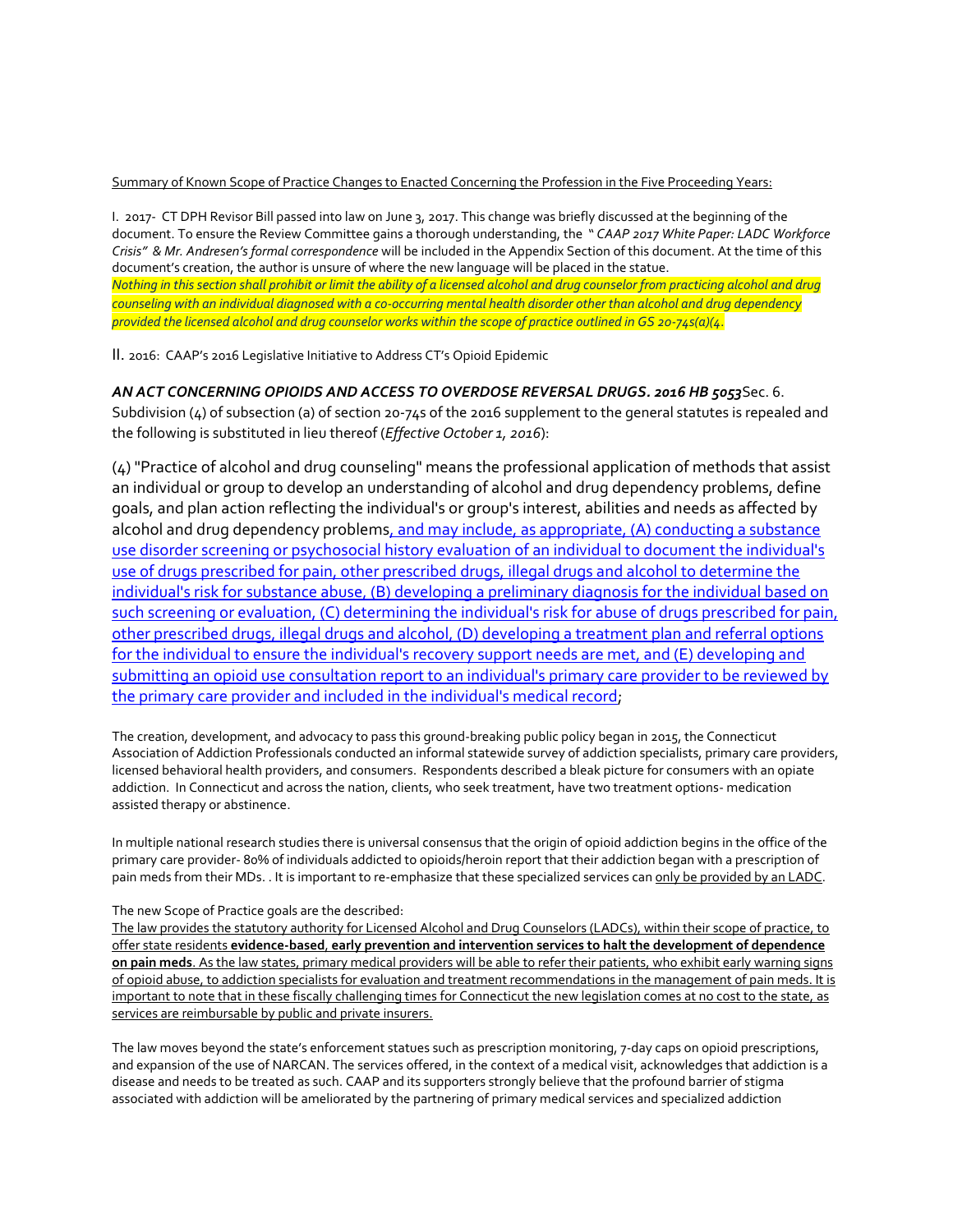treatment in patient care. It reflects the former US Surgeon General's rallying call to physicians across the country to treat opioid addiction as a disease (November 2016 Report on Addiction as a Disease). This blended service system contained in the new law has also been strongly endorsed by both NAADAC and SAMSHA as an evidence -based model that enhances both medical and addiction treatment outcomes.

### How the Request Directly Affects Existing Relationship Within the Healthcare Delivery System

Connecticut's Licensed Alcohol and Drug Counselor has been the statutorily acknowledged provider of the spectrum of specialized services in the treatment of SUDs and addiction since 1998 (**Section20-74a.)** The new language proposed for the practice license's Scope of Practice will clearly and simply define the guidelines and boundaries of in the treatment of addiction for the profession's colleagues in the state's behavioral health and healthcare delivery system.

Practitioners in the state's healthcare and behavioral healthcare have a solid history of referral, consultation, and collaboration, as well as uniting to advocate for legislation that impacts the behavioral health care delivery system in our state. It is important to note that LCSWs, LMFTs, LPCs, and LADCs, pursued a higher level of professionalism with the pursuit of a practice license during the 1990s to participate in the implementation of Managed Care, HMOs for private and public insurance payers. This process nurtured strong communication and understanding of each workforce's client base and what services the licensed behavioral health provider could or could not provide. In Connecticut, the majority of state-funded behavioral healthcare employ a diversity of licensed practitioners- LCSWs, LMFTs, LPCs, APRNs, and LADCs thus ensuring a "one stop shopping model" for state residents seeking mental health and addiction services. Since the mid-nineties, the professional relationships have grown even stronger due to Connecticut's worsening economy and the growing demand by state residents for behavioral health services.

Collaboration amongst behavioral and healthcare providers has never been more important due to Connecticut's severe fiscal crisis. At the time of this writing, the state is facing a 2 Billion dollar deficit and has no operating budget passed by the General Assembly. The crisis has resulted in devastating consequences for the state's healthcare delivery system due to recent crippling cuts in public-funded agencies, out-patient behavioral health programs, CHCs, hospitals, psychiatric facilities, prison re-entry programs, and a host of other programs that provide behavioral health services. Agency administrators from across the state report that they are running their agencies like private practices- ensuring that their staff's services are reimbursable by private or public insurance payors. The LADC license provides the credentialed addiction specialist, like his or her peers-LCSWs, LMFTS, and LPCs, to be reimbursed by private and public (Medicaid) insurance payors.

The 2017 Scope of Practice crisis had the unintended consequence of losing reimbursement from the Department of Social Services for approximately four months. As previously discussed, this process had a dire impact on access to care for the most needy members of CT's towns and cities. It caused clients' presenting with SUDs & Co-Occurring Disorders to experience fractured treatment. As reported to the CAAP Board of Directors, clients were compelled to go to Agency A for SA TX and Agency B for mental health treatment. The proposed clarification of the LADC Scope of Practice will ensure that provider is appropriately reimbursed for his or her services, and client will gain access to SA TX, as supported by her or his insurance carrier.

The proposed scope of practice will clearly identify the LADC's vital role in Connecticut's healthcare delivery system. A strong workforce of credentialed addiction specialists pose no threat of competition to their licensed behavioral health colleagues. The LADC 's involvement in the healthcare delivery system has taken on an even more important function due to the opioid epidemic. LADCs are the primary provider of clinical services to opioid addicted state residents and their families and partners. At this point in time, the demand for services greatly exceeds the availability of treatment slots across the spectrum of care necessary to manage the complexity of opioid/heroin addiction. With the new scope of practice for LADCs in providing prevention and early intervention services in collaboration with a patient's primary care provider, the LADC may intervene in the progression of the opioid dependency thus hopefully alleviating enormous economic, social, and public safety burdens created by the epidemic.

With the state's healthcare delivery system in jeopardy, the LADC will continue to be an essential professional in the delivery of best practice and evidence-based treatment for state residents' SUDs and Addiction.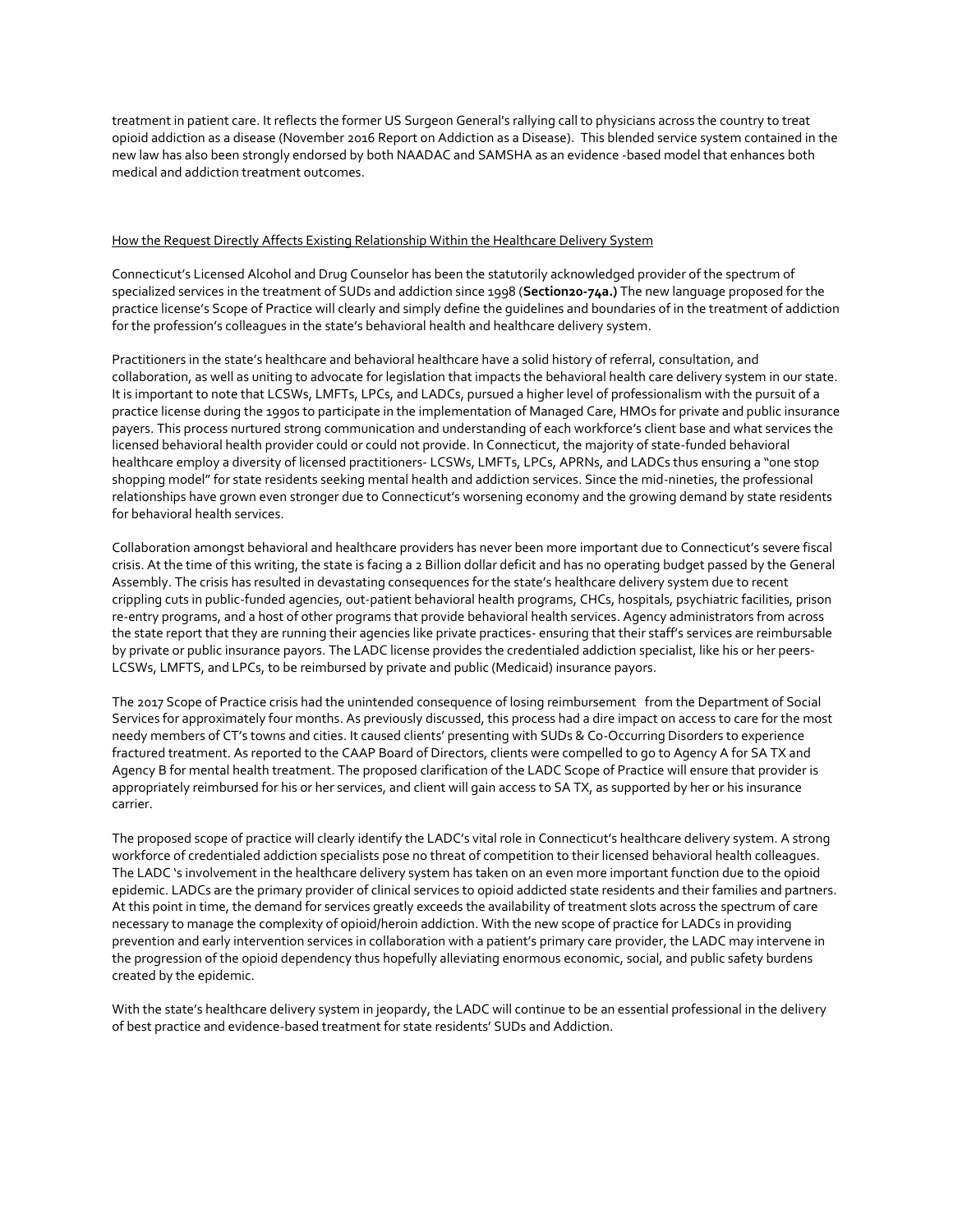### The Anticipated Economic Impact of the Request on the Healthcare Delivery System

With the strong Scope of Practice proposed, the economic benefits to the state's healthcare system is truly incalculable. It is important to always remember that one substance abusing individual's recovery positively impacts a constellation of other people in her or his family, place of employment, medical facilities, and saving the circle of affected individuals the cost of family members' specific healthcare costs. An recovering individuals cuts the costs for long-term behavioral health services, loss of business productivity, cost of health-care related services provided by primary care providers, ER visits, hospitalizations, and the almost inevitable cost of encounters with the criminal justice system or actual incarceration.

#### The Connecticut Clearinghouse recent report states:

"*The cost of untreated drug and alcohol addiction in the U.S. in a given year is estimated at \$276 billion in lost productivity, law enforcement, health care, justice, welfare, and other programs and services. That's an annual cost of \$1,050 for every man, woman, and child in America. In contrast, it would cost about \$45 per year per each American to provide the full continuum of services needed to effectively treat addictive disorders. Of course, the return on investment in terms of restored lives is incalculable. According to several conservative estimates, every \$1 invested in addiction treatment programs yields a return of between \$4 and \$7 in reduced drug-related crime, criminal justice costs, and theft. When savings related to health care are included, total savings can exceed costs by a ratio of 12 to 1.*

There are countless studies on the misdiagnosis or "missed" diagnosis of SUD by experienced and credentialed licensed behavioral health providers. Having access to a highly qualified LADC in an agency, hospital, or private practice is both a compassionate and pragmatic resource in providing best practice and cost effective SUD treatment. The costs of failed treatment, professional liability, and risk of injury to others in the circle of addiction, if a client with an underlying SUD is not addressed is an all too familiar clinical anecdote in the state's stressed health care delivery system.

The proposed language clarification in the LADC Scope of Practice will yield continuing financial support to state agencies, reentry services, and other venues for clients with SUD as a primary diagnosis and CODs as secondary diagnosis. The administrators will have the assurance that the services provided are first and foremost, evidence-based, and secondly, the services qualify for third party payments. It is not the purview of this document to address the significant obstacles to access to SA TX due to private insurers policies on service utilization that has become a chronic problem for the behavioral healthcare delivery system over the past several years. It is therefore incumbent that LADCs possess indisputable professional credentials and standards of care, as defined by the Scope of Practice.

At a time when SA TX & MH TX agencies are fighting to survive, the state's healthcare delivery system demands an "All hands on Deck" to meet the needs of their clients, who present with complex clinical needs. The erosion of the workforce of LADCs would strike a blow not only to the quality of life of its residents but also to the state's already deteriorating economy due to untreated addiction.

#### Regional and National Trends in the Licensing of the Health Profession with Information on Scope of Practice Provisions In Other States

The obstacles to a national license for Masters level or above credentialed Addiction professionals continues to be a challenge for the workforce across the country. When this author became President of the CT Association of Addiction Professionals and Affiliate President Board Member of the National Association of Addiction Professionals (NAADAC) in 2013, it was stunning to learn that the same number of states **25 had state regulated practice licenses.** This was the same number, that existed when CT' Association gained licensure in 1998! Fortunately, since becoming a NAADAC Board member the number has increased to 37 with 3 states pending. It is not a secret within the membership of NAADAC that the recent leadership has taken a rigid stance as a means to protect the hundreds of Certified Alcohol and Drug Counselors across the country. Fortunately, in the past several years, NAADAC Board Members have challenged its leadership to move form obstruction to advocacy for state credentialed addiction specialists', who pursue licensure in their states.

In 2014, there was a major challenge by State Presidents to the leadership of NAADAC. The group of Board Presidents, including this author, presented evidence-based documents that clearly described the demise of the addiction professional due Managed Care shaping the delivery of behavioral health services over several decades. In the early 2000s, managed care's standard for reimbursement of masters level degrees in behavioral health with standards tof educational, training, supervisory, and professional experience. Many states with certified alcohol and drug counselors, although possessing hundreds of hours of course specific training did not possess the required academic standards. With the advent of the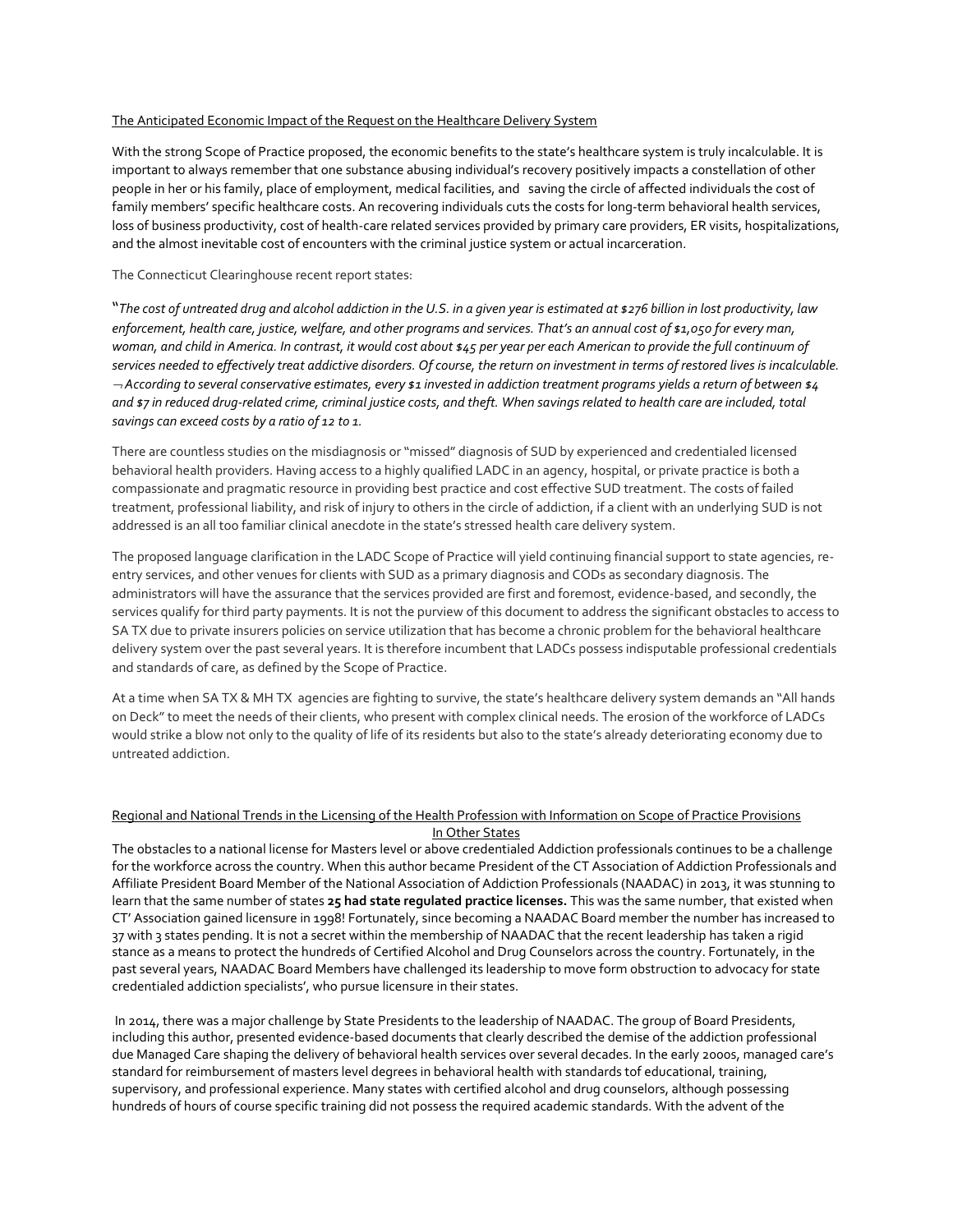Affordable Care Act, its licensure and academic requirements for the Masters degree have become the best practice standards for the nation's licensed behavioral health providers. Connecticut instituted these requirements, when the 2013 General Assembly voted to restore and strengthen these requirements and standards for the LADC licensure, after the license was legislatively gutted on the last day of the 2012 General Assembly in an Implementer Bill.

Dr. Don Osborne is one of NAADAC's leading authorities on the growth and development of the credentialed addiction professional. Dr. Osborne is a former past President of NAADAC and current Chair of NAADAC's Professional Practices and Standards Committee. He has consulted with SAMSHA, as well as, several states on the need and process for implementation of licensure for the addiction professional.

In his highly received article in "Licensing the Addiction Professional in All Fifty States", *Advances in Addiction & Recovery,* Spring 2015. Dr. Osborne presents the evidence for licensure, the required standards, and state models for a Practice License. Dr. Osborne cites Connecticut as one of the top 5 state licenses in the nation. ") **In recent years, a handful of states, including Arizona, Indiana, Connecticut, Kansas, and South Dakota have set the standard and successful precedent in licensure of addiction counselors due to needs of the addiction profession.".(20).** With the proposed clarification of the licensure's Scope, CT will continue to be a leader in the empowerment of professionals in the field of addiction.

It is important to note in this section of the document that there are two major types of licensure "general counseling" and "license by profession" (**D. Osborne Ph.d, "Licensure…, p.21** ). Connecticut's LADC follows the license by profession model. Dr. Osborne has guided states in pursuing a practice license of revising an existing license to adopt the license by profession. He stated:

 *"In license by the profession legislation, each profession has a role in creating the language and criteria for licensure requirements for the specific profession. In this manner, [***academic** *& training] courses, scope of practice, post graduate hours, and licensure exams are specific to the profession. This is the licensure that NAADAC now endorses, as state legislators and other state officials will seek input from the profession to develop the license to ensure that it contains the necessary specificity in language and requirements."* **(D. Osborne PH.d., p.22).".** 

The license by practice affords professional protection thru a legislated licensure statue. CT consumers of service gain the statutory protection of knowing that the SA TX provider cannot present himself or herself as an addiction professional unless the provider holds the practice license. **NB.** This information does not exclude members of certain professions that are exempted in the LADC statue.

For comments upon Scope of Practice provisions in other states, an array of states from across the nation were reviewed-Indiana, Arizona, Massachusetts, South Dakota, Vermont , New Hampshire, and Maryland. Because the author sits on the National Association of Addiction Professionals and is also a Member of the NAADAC Northeast Regional Oversight Committee, I have followed the trends of licensure in the US. Since becoming a NAADAC Board member. The author has provided consultation to state addiction Affiliate groups in attaining Licensure. In 2017, consultation was provided to Affiliate Presidents from Michigan and New York. A point of interest, New York state has been attempting to gain licensure for Masters' Level addiction professionals, who currently possess the ACA standards for 8 years! Thankfully, with the Connecticut's budget crisis, the state workforce of credentialed addiction does not have that enormous burden to overcome.

In the above sampling of states alcohol and drug licensing regulations, the states reviewed are very similar to Connecticut's requirements as defined by **Section 20-74s.** Each state has a tiered system for professional development, reflective of the SAMSHA recommendations for professional development. In CT, alcohol and drug counseling by stature are provided by a Certified Alcohol and Drug Counselor CAC and the Licensed Alcohol and Drug Counselor (LADC). Many states have 4 tiers of professional development like Maryland & Arizona. The educational credentials are the same- language and formatting in the state regulation are slightly different to concur with the state government's regulatory systems. The majority of the states follow the guidelines of the SAMSHA's *Scopes of Practice in the Field of Substance Use Disorder.* The highest tier is the **Licensed Independent Alcohol and Drug Counselor.** This practitioner's Scope is the model that this proposal contains. **From reviewing the language, which is tweaked, that conform with each state's professional licenses' statue and regulations- the required educational credentials, professional training, and supervised experience clearly support the addiction professional's core competencies to treat individuals with Co-Occurring Disorders**.

The acceptance of the proposed Scope language to clarify and tie the LADC's professional qualifications with the practice of alcohol and drug counseling will bring the LADC license in line with the states that have already or in the process of adopting the SAMSHA "gold standard".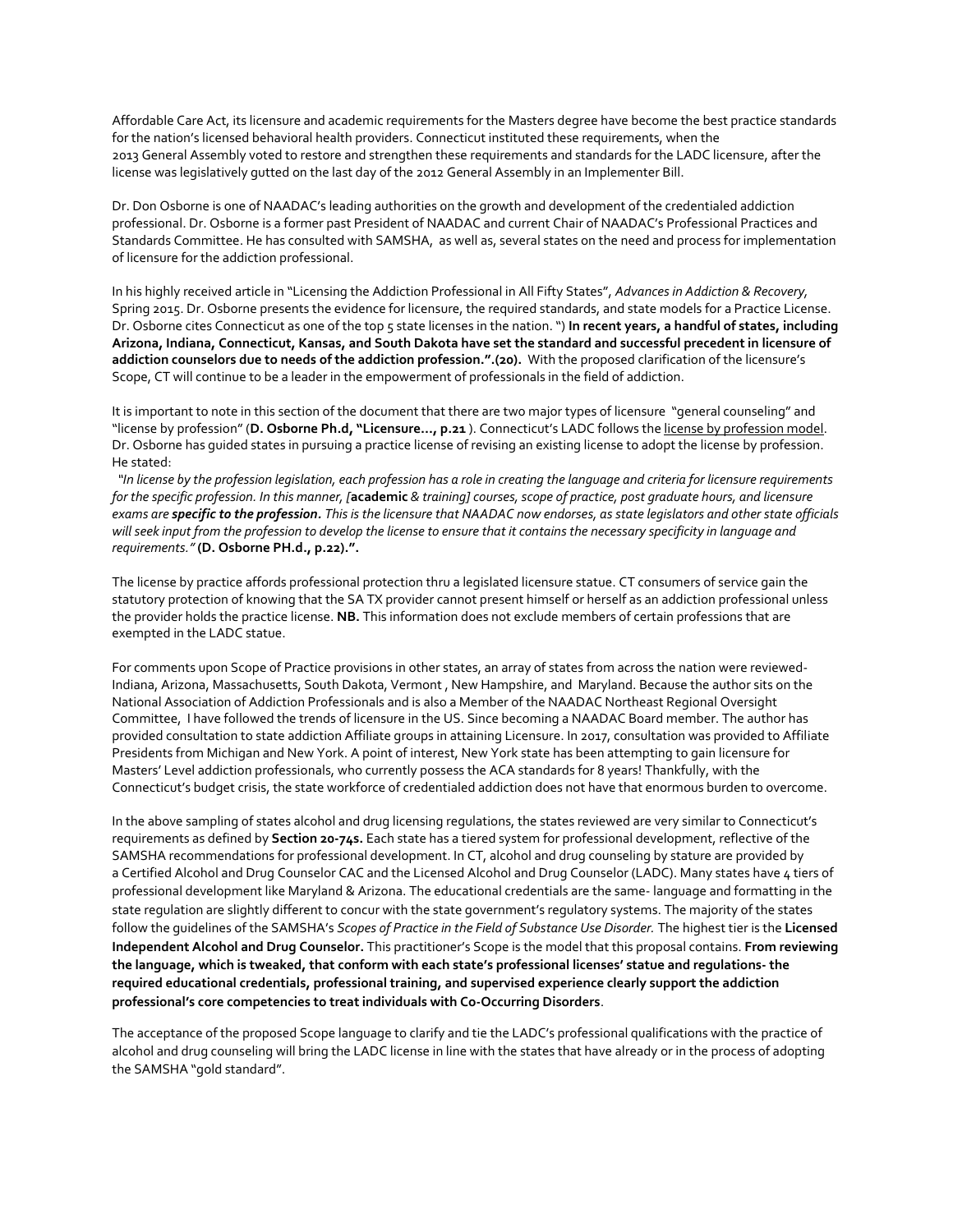### Identification of Any Health Care Professions that May Be Impacted by the CAAP Request

This document has presented the strong bonds of collaboration, communication, and consultation among the LADCs' licensed behavioral health peers. The state's 2 billion dollar deficit will continue to threaten the survival of state-funded behavioral health agencies, DOC addiction services, re-entry services, hospitals with mental health and substance abuse programs, etc.

The workforce of credentialed addiction professionals will benefit from the clarity of the language, so, that a similar unintended crisis like the one occurring this year, will not threaten the vital services provided by CT LADCs. The proposed language clarification in the Scope of Practice **does not change- expand or eliminate the services** that have been historically offered in tandem with the services of the LCSWs, LMFTs, and LPCs. To support the state's behavioral health care delivery system, residents will need access to all licensed behavioral health professionals. The Connecticut Association of Addiction Professional's plans to notify each of our colleague's respective professional organization in order to inform them of the submission for the proposed clarification of the LADC Scope of Practice language contained in the licensure statue.

The worsening of the opioid epidemic in 2017 places even greater demands on the specialty services offered by LADCs. The challenges to access to preventative, early intervention, and treatment services has become even more difficult to address in 2017. It needs to be emphasized, that in conjunction with the work on the opioid epidemic, the CT Association of Addiction Professionals' goal with the submission of this document is not to compete with the state's licensed behavioral health providers but to stand and serve with them on the front lines of quality mental health and addiction services to preserve and protect them for the good people of Connecticut.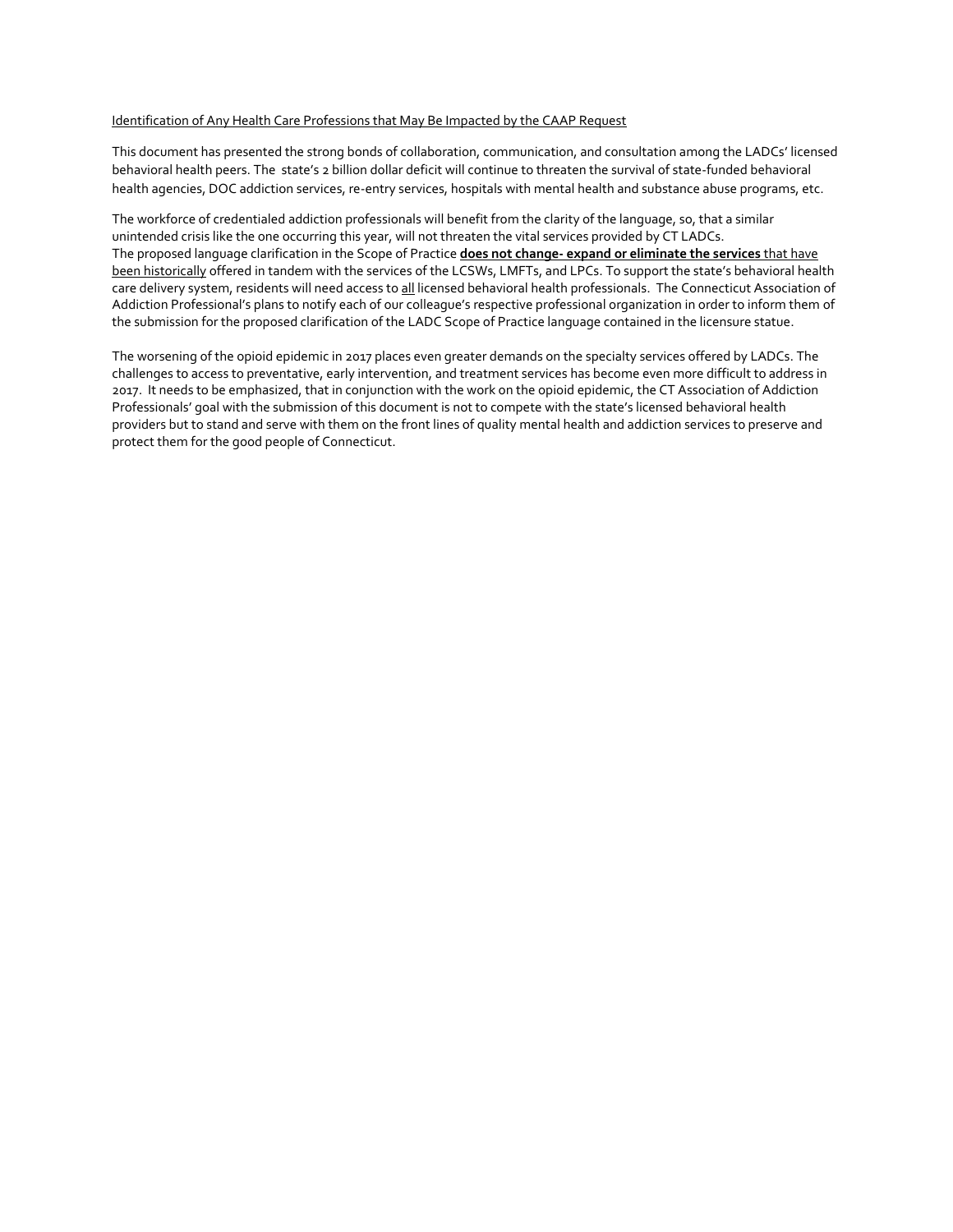### Description of the Request's Ability to Practice to the Full Extent of the Health Care Profession's Education and Training

Throughout this proposal, commentary and supportive evidence described the benefits of recommending the "gold standard" of Scope of Practices, the SAMSHA "*Scopes of Practice in the Field of Substance Use Disorders".* The following information highlights the value of adopting the new language that will support the state workforce in the delivery of best practice SUD treatment.

- **Unite the chosen SAMSHA Scope of Practice: Professional Level Tier IV, Practice of the Independent Clinical Substance Use Disorder Counselor/Supervisor's educational, training, and supervised work experience credentials with CT LADC's credentials contained in the Alcohol and Drug Counselor state statue, thus supporting the range of services provided.**
- **Establish consistency with national standards for this specific SUD professional's credentials and parameters for alcohol and drug counseling services thru the proposed language clarification for the LADC Scope of Practice.**
- **Strengthen and empower the state's workforce of credentialed SUD, so that a crisis in the profession (like the 2017 LADC matter), will be avoided.**
- $\checkmark$
- **Widen and increase the health care delivery system in provision of SUD & COD best practice services. Administrators of non-profit, private, SA TX providers and primary medical providers will have a clear understanding of the qualifications for applicants, who seek to provide specialized services for SUDs and prevention and early intervention for dependence upon prescription opioids.**
- **Support Connecticut's enlightened public policies [2016 Opioid Abuse Laws] that seek to remove barriers of shame and stigma by following the former Surgeon General's November 2016 Call to Action- Treat Addiction as a Disease. Quoting a section of the Report,**
	- o *"Supported scientific evidence indicates that closer integration of substance use-related services in mainstream health care systems will have value to both systems. Substance use disorders are medical conditions and their treatment has impacts on and is impacted by other mental and physical health conditions. Integration can help address health disparities, reduce health care costs for both patients and family members, and improve general health outcomes."*
- **Promote CT consumer protection and education by providing clear guidelines (contained in the state statue) to recognize LADCs, the SUD independent practitioners, who possess the required standards of education and training, that qualifies the professional to provide best practice treatment as covered under the proposed Scope of Practice language.**

In advance of your attention and consideration of the CAAP submission for clarification in the existing Scope of Practice language contained in LADC licensure statue, great thanks for your time and effort! I encourage you to contact me if you require further information.

Submitted by, Susan Campion LADC, LMFT President Connecticut Association of Addiction Professionals New Haven, CT 06512 p. 203/494/8148, e-mail[. suzccampion@aol.com](mailto:suzccampion@aol.com)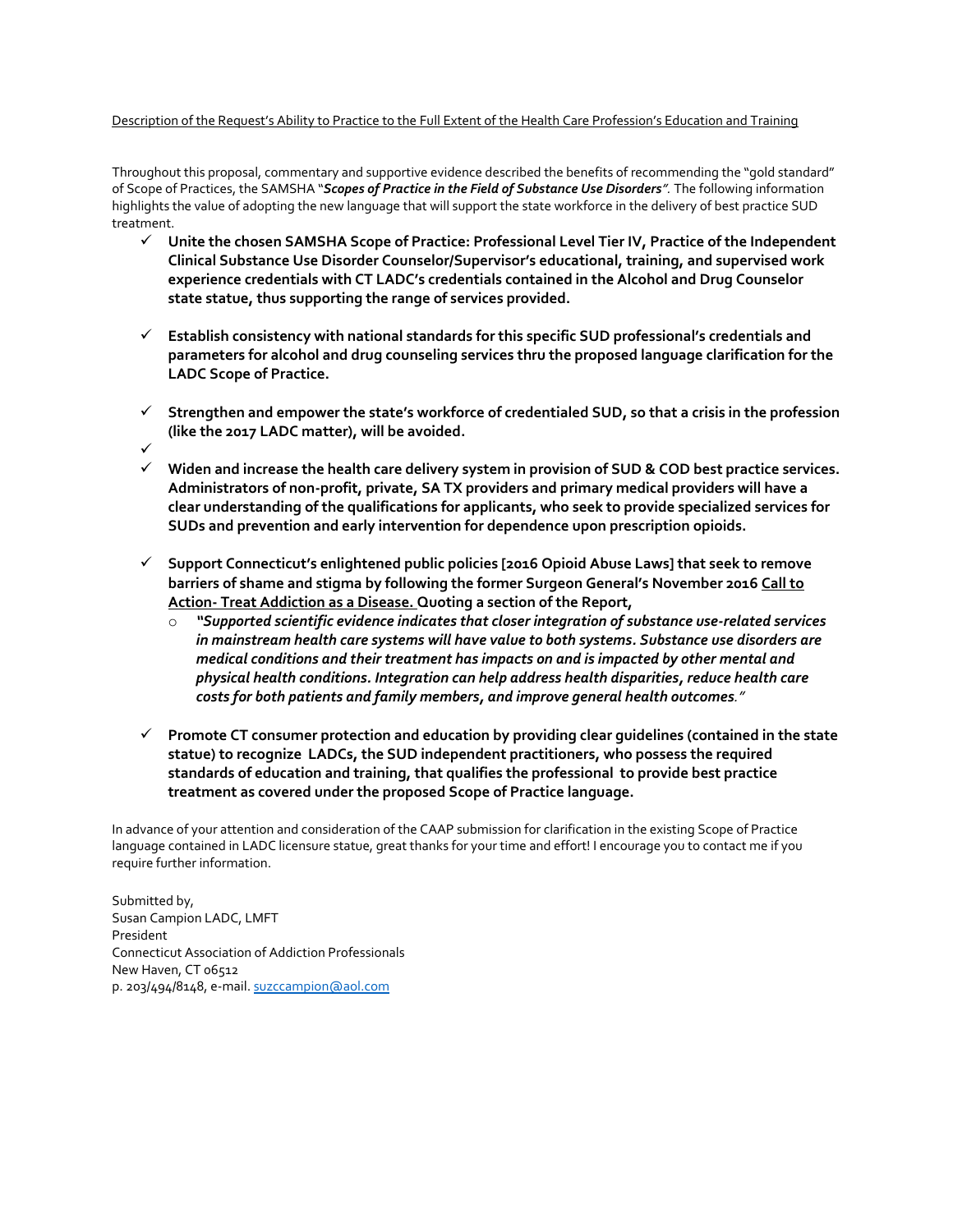### **APPENDIX**

**I. SAMSHA SCOPE OF PRACTICE in the Field of Substance Abuse Disorders 2010**

### **II. WHITE PAPER-The Connecticut Association of Addiction Professionals' 2017 Legislative Advocacy to Resolve the Scope of Practice Crisis for the Workforce of LADCs**

# **III. THE FUTURE--- EXTRACT from Surgeon General's Report- "Facing Addiction" November 16, 2016**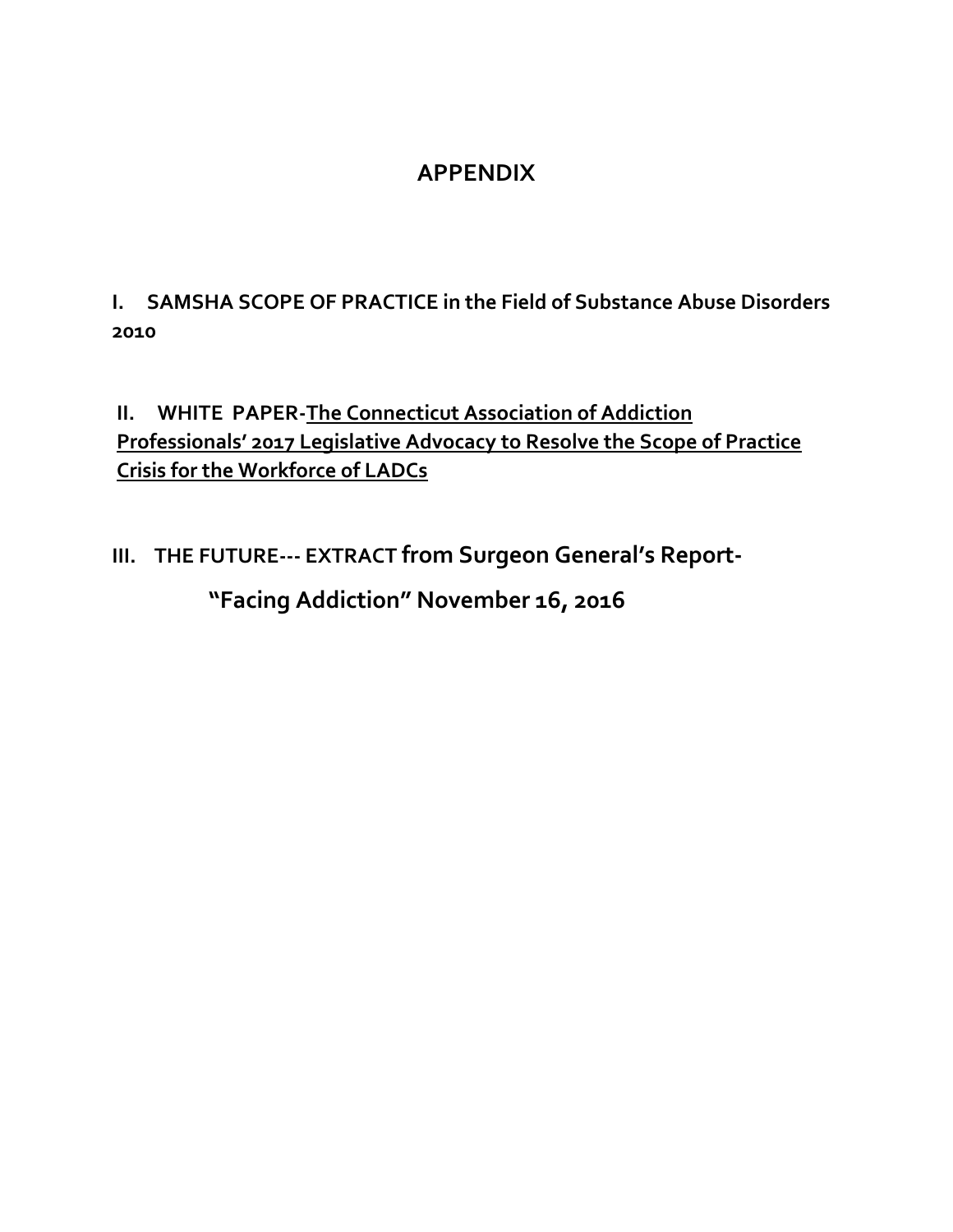### **I. Substance Abuse and Mental Health Services Administration (SAMHSA), U.S. Department of Health and Human Services (HHS).**

*Scopes of Practice & Career Ladder for Substance Use Disorder Counseling*

**This document reports on a meeting, Expert Panel on Scopes of Practice In the Field of Substance of Use Disorders, held March 12, 2010, supported by the Substance Abuse and Mental Health Services Administration (SAMHSA), U.S. Department of Health and Human Services (HHS). The views, opinions, and content of this publication do not necessarily reflect the views, opinions, or policies of SAMHSA or HHS. The Scopes were formally adopted at the end of 2010**

### **Scopes of Practice & Career Ladder for Substance Use Disorder Counseling**

This document reports on a meeting, Expert Panel on Scopes of Practice In the Field of Substance of Use Disorders, held March 12, 2010, supported by the Substance Abuse and Mental Health Services Administration (SAMHSA), U.S. Department of Health and Human Services (HHS). The views, opinions, and content of this publication do not necessarily reflect the views, opinions, or policies of SAMHSA or HHS. PEP11-SCOPES September 2011 MODEL SCOPES OF PRACTICE AND CAREER LADDER FOR SUBSTANCE USE DISORDER COUNSELORS

**Background and Introduction Treatment** of substance use disorders (SUD) is recognized as a multidisciplinary practice supported by theoretical and scientific literature. Research has demonstrated that evidence-based treatment of substance use disorders can lead to significant reductions in drinking and drug taking as well as major improvements in physical and mental health and social functioning. However, the provision of culturally relevant evidence-based practices and the demonstration of significant treatment outcomes depend on an effectively trained and supported workforce.1 The Patient Protection and Affordable Care Act as well as the Mental Health Parity and Addiction Equity Act requires health plans, self-insured employers, and union-funded group health plans that offer mental health and substance use disorder benefits to establish the same financial requirements and benefit limitations that apply to general medical and surgical care. Behavioral health providers are preparing for changes in business practices along with developing the workforce needed to respond to changes in payment for services and anticipated increase in the demand for services. The substance use disorder treatment field will be held to the same standards and requirements as the primary health field. Therefore, the substance use disorder treatment profession needs to be ready to document and codify its services and service delivery systems. To prepare for the coming changes and increased demand for services, the Substance Abuse and Mental Health Services Administration (SAMHSA) convened key stakeholders in March 2010 to develop a Model Scope of Practice and Career Ladder for substance use disorders treatment workers. These stakeholders included representatives from the higher education, the National Association of State Alcohol/Drug Abuse Directors (NASADAD), the State Association of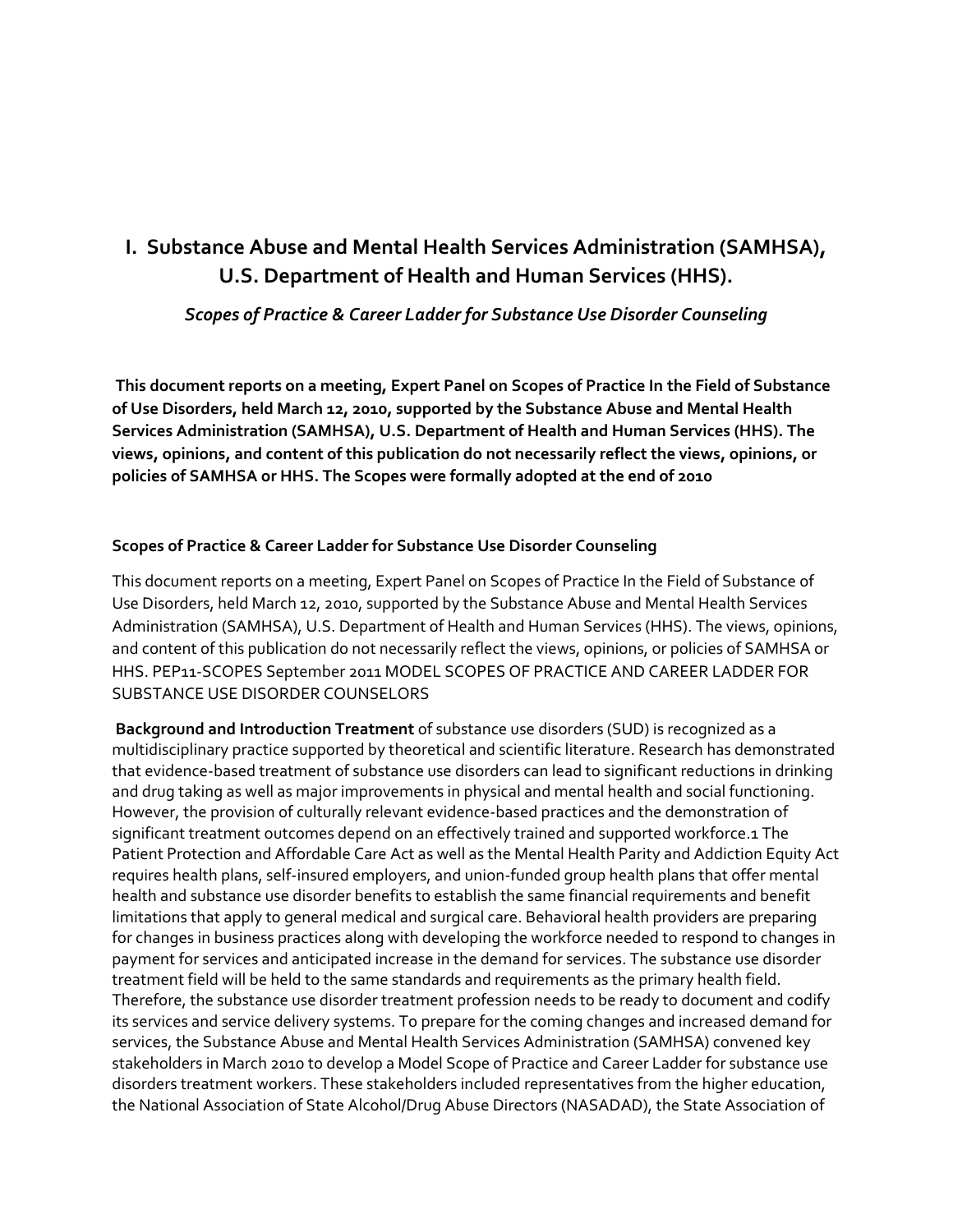Addiction Services (SAAS), the International Certification and Reciprocity Consortium (IC&RC), NADAAC, the National Association of Addiction Professionals, and the Addiction Technology Transfer Center (ATTC) network.

The draft Model Scope of Practice and Career Ladder were then sent out for field review and comments. This document provides a framework and a guide for States to develop their own Substance Use Disorder Scopes of Practice and Career Ladders to meet the needs of their specific jurisdiction.

### **MODEL SCOPES OF PRACTICE AND CAREER LADDER FOR SUBSTANCE USE DISORDER COUNSELORS CATEGORY 4: INDEPENDENT CLINICAL SUBSTANCE USE DISORDER COUNSELOR/SUPERVISOR**

**Practice of Independent Clinical Substance Use Disorder Counselor/Supervisor –An Independent Clinical Substance Use Disorder Treatment Counselor/Supervisor. Professional is Licensed to Practice Independently.**

The scope of practice for Independent Clinical Substance Use Disorder Counselor/Supervisor can include: 1. Clinical evaluation, including screening, assessment, and diagnosis of Substance Use Disorders (SUDs) and Co-Occurring Disorders (CODs) 2. Treatment for SUDs and CODs, including initial, ongoing individual and/or group therapy, continuity of care, discharge, and planning for relapse prevention and recovery maintenance 3. Referral 4. Service Coordination and case management in the areas of SUDs and CODs 5. Individual and/or group therapies in best practice clinical modalities. 6. Trauma informed care, and psycho-education with individuals, families, and groups in the areas of SUDs and CODs . 7. Client, Family, and Community Education 8. Documentation of Clinical Services. Adherence to professional ethical standards. 9. Clinical supervisory responsibilities for all categories of SUD Counselors. The Independent Clinical Substance Use Disorder Counselor/Supervisor can practice under the auspice of a licensed facility, within a primary care setting, or as an independent private practitioner. It is the responsibility of the Independent Clinical Substance Use Disorder Counselor/Supervisor to seek out clinical supervision and peer support.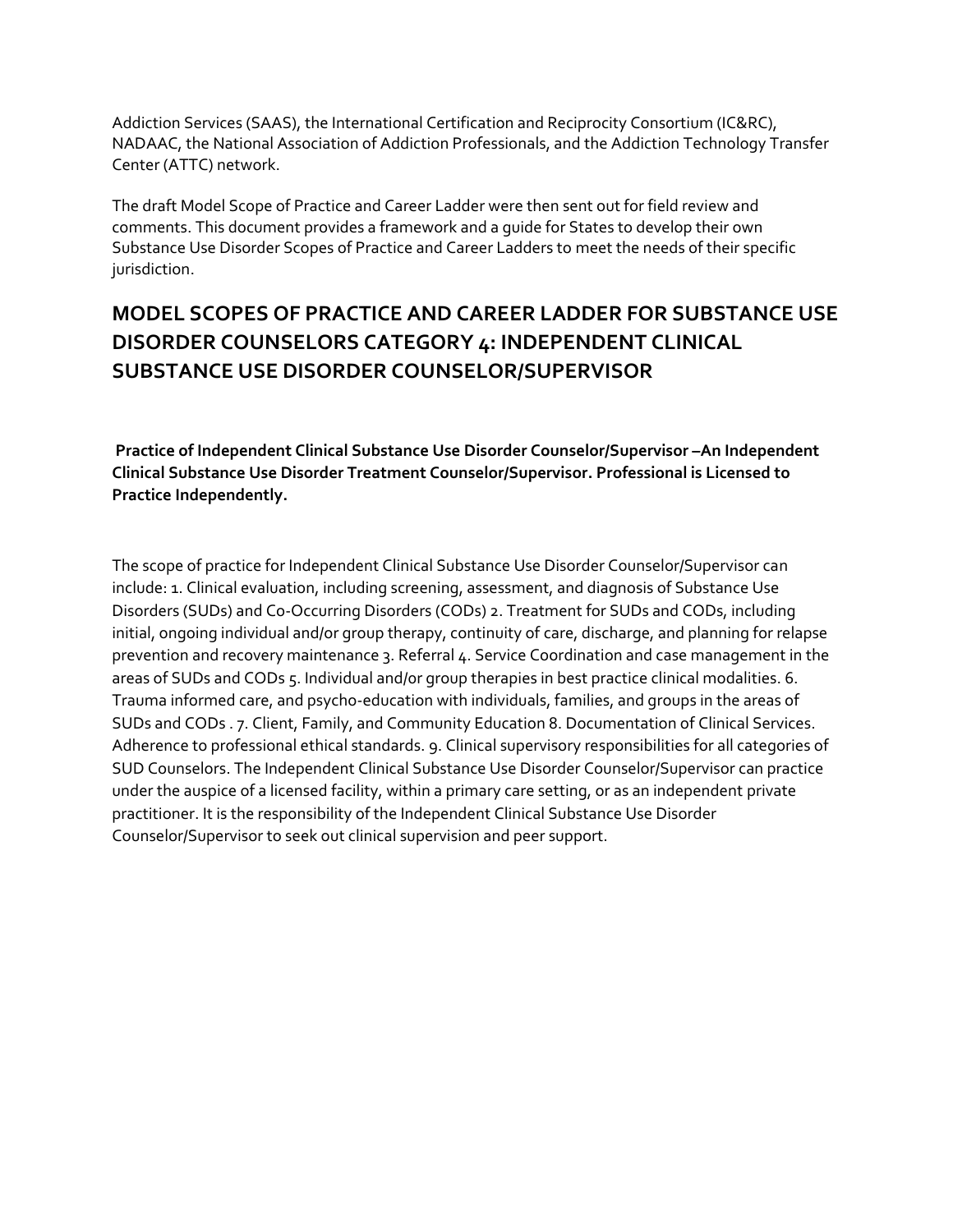**II. White Paper - 2017**



# *CONNECTICUT ASSOCIATION*

*for*

# *ADDICTION PROFESSIONALS*

**"A Strong Workforce of Addiction Professionals = Best Standards of Addiction Treatment for Connecticut Residents."**

# **WHITE PAPER**

**The Connecticut Association of Addiction Professionals' 2017 Legislative Advocacy to Resolve the Scope of Practice Crisis for the Workforce of LADCs** 

**Submitted by:**

**Susan Campion LADC, LMFT**

**President**

**Connecticut Association of Addiction Professionals, New Haven, CT 06512**

[www.ctaddictionprofessionals.org](http://www.ctaddictionprofessionals.org/)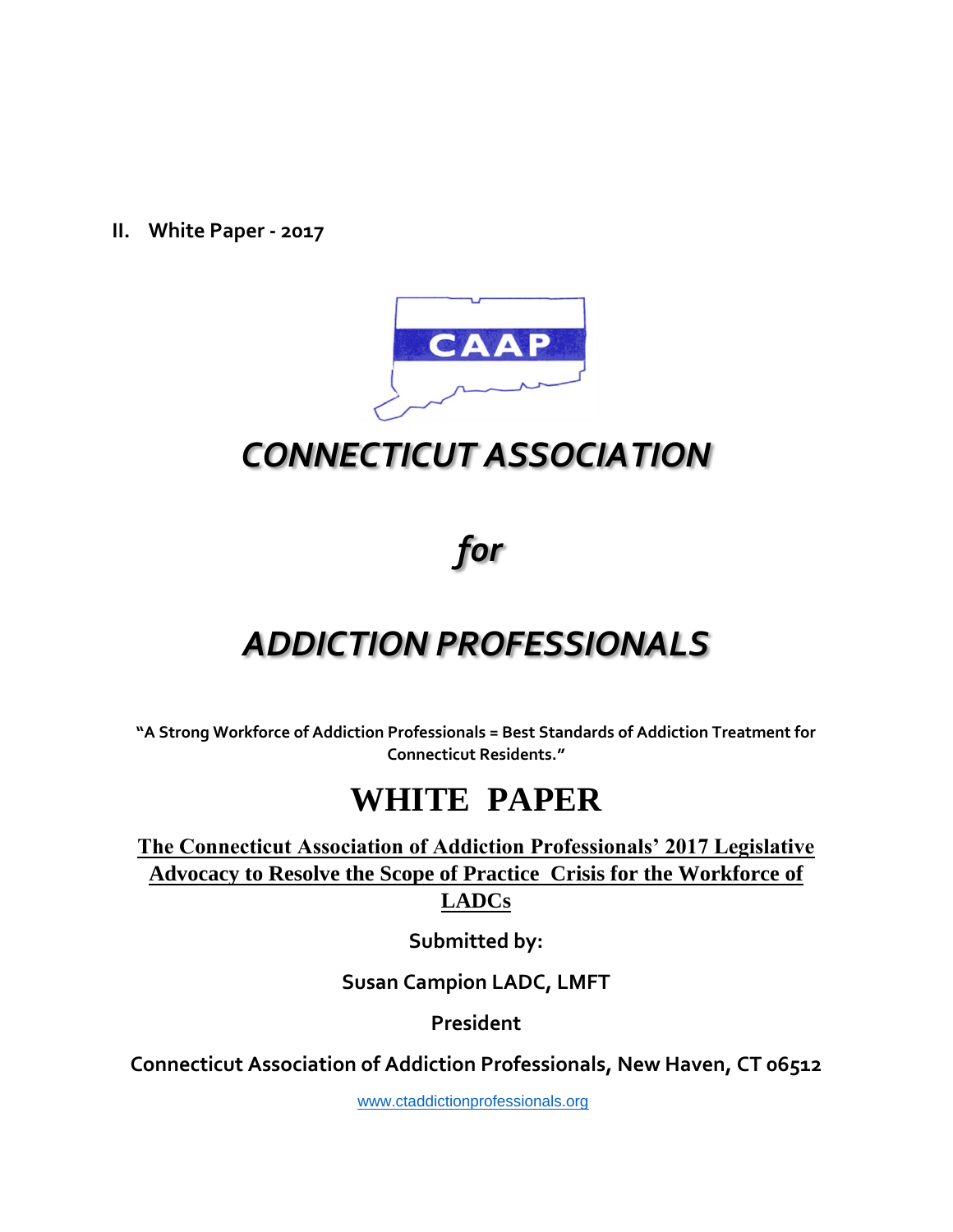### To: CAAP Members and Supporters,

On behalf of the Connecticut Association of Addiction Professionals Board of Directors, I am submitting a " **2017**  *White Paper".* The Paper presents a synopsis of CAAP's investigation, action steps, and legislative remedy for the LADC matter, which contributed to resolving the crisis affecting the workforce of the state's LADCs

### **Legislative Remedy**

On June 3, 2017, the CT General Assembly passed the following legislation that included new language for the LADC License's Statue, Scope of Practice Section under the Department of Public Health's 2017 Reviser Legislation. The following information contains the new language and the legislative citation.

*Nothing in this section shall prohibit or limit the ability of a licensed alcohol and drug counselor from practicing alcohol and drug counseling with an individual diagnosed with a co-occurring mental health disorder other than alcohol and drug dependency provided the licensed alcohol and drug counselor works within the scope of practice outlined in CGS 20-74s(a)(4*

### Section 22,

### <https://www.cga.ct.gov/2017/BA/2017HB-07222-R01-BA.htm>

The CAAP Board of Directors gained many valuable lessons during this very difficult process. Because of the complexity of the matter and the severity of impact on our state's addiction specialists' workforce. CAAP wanted to formally submit and post key information on its website with its membership, supporters, professional colleagues, and state residents.

### **CAAP's 2017 Advocacy to Support the Workforce of the State's LADCs Background and History**

At the beginning of the 2017 General Assembly, CAAP was approached by the Alliance of Non-Profits regarding the licensed addiction counselor's (LADCs) scope of practice.

The Alliance representatives provided information to CAAP that a violation identified by the Department of Public Health during a regulatory visit to a behavioral health provider cited that a client with active mental health symptoms, other than alcohol and drug dependency, was seen only by a LADC and best practice standards dictate that the client needed to be referred to an appropriate mental health provider for further mental health assessment. This regulatory violation an agency happened agency several months earlier. This confusion around the LADC Scope of Practice ignited a series of severe unintended consequences, which involved many agencies and the Department of Social Services and most importantly, put the state's addiction specialists' professional future in jeopardy.

It is CAAP's practice to thoroughly investigate matters, which seriously impact the state's workforce of addiction professionals' capacity (as stated in the CT Practice License Statue) to deliver best practice treatment to state residents, who are struggling with Substance Use Disorder, and their families, partners, etc.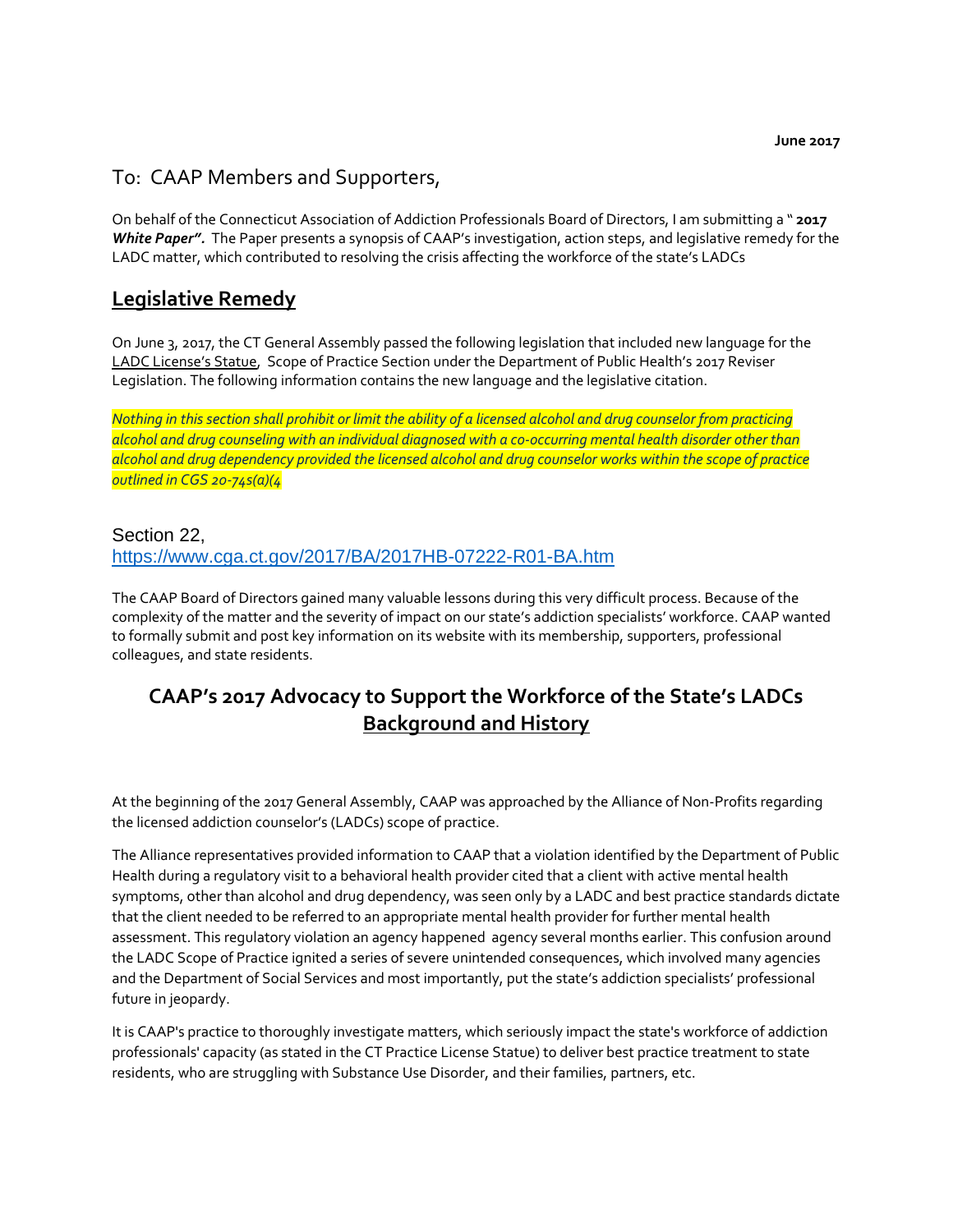The information gathering's range was broad and detailed with fact-finding, beginning in the last days of December 2016 throughout the first six months of 2017. CAAP Board Members received reports from LADCs across the state. These treatment providers were representative of the diversity of our state's workforce of LADCs. Affected LADCs in an out-patient behavioral health & even SA agencies, criminal justice & DOC programs, IOPs in various venues, state colleges' addiction training programs, and independent practitioners reached out to the Association for help and guidance.

### **Impact**

LADCs reported harmful professional consequences regarding their current employment and ability to provide treatment for substance use disorders due to the DPH "interpretation" of LADCs' Scope of Practice. CAAP identified activities and actions that harmed the LADCs' professional integrity and employability. The following are the chief issues which negatively impacted the workforce of addiction professionals during a six month period.

- *Many agencies across the state ceased hiring LADCs, even for the treatment of SA.*
- *Although the DSS Commissioner rescinded his December 2016 Bulletin that restricted LADCs' delivery of services to Medicaid clients, CAAP continued to receive complaints that DSS was not reimbursing LADCs for services rendered to the Medicaid consumer.*
- *Update- CAAP and its supporters' advocacy to DSS finally resulted in the correction of DSS reimbursements. LADCs are receiving payment for their services to Medicaid clients, effective April 17th.*
- *Alcohol and Drug educational programs in state community colleges experienced serious difficulties in placing interns at agencies, which had previously accepted interns, because of the "professional cloud surrounding LADCs.*
- *The unintended consequences that occurred from the findings of the DPH regulatory site visit and the miscommunication about the visit. The result was a severe fracture of necessary, seamless behavioral treatment for residents with co-occurring disorders. Residents faced with seeking two providers- one for SUD & one for mental health disorders. Thus, the state was time-traveling backwards-returning to the old days of the 1950s- the unconnected treatment separation of addiction disorders and mental health disorders*
- **CT residents with SUDs lost the assurance that they will be treated by the statutorily identified licensed provider, LADC, who is the specialist in best practice and evidence- based treatment for addictions.**

In a key evidence and information sharing activity, during this period, I had a meeting with Chris Andresen, Section Chief of the DPH Licensing Division to review the salient points of the Scope of Services' issue. We had a comprehensive and productive conversation regarding the unintended consequences of the interpretation and potential remedies. Mr. Andresen was both very empathetic and helpful to the process.

### **ACTION**

At the beginning of May, the CAAP Board of Directors held an emergency meeting. The Board examined all the evidence relative to the matter. The Board perceived that the crisis was escalating. The Board also considered that with the state's budget crisis, the destructive impact on LADCs would likely intensify. The CAAP Board voted to take immediate action on the worsening situation and charged me with implementing the Board's Plan of Action.

Following the CAAP Board of Director's vote and recommendation, I reached out to Senator Terry Gerratana, Chair of the Public Health Committee, whom I had kept apprised of the LADC matter. I also wrote to the leadership of the Public Health Committee to ensure transparency in all communication. In my electronic reports,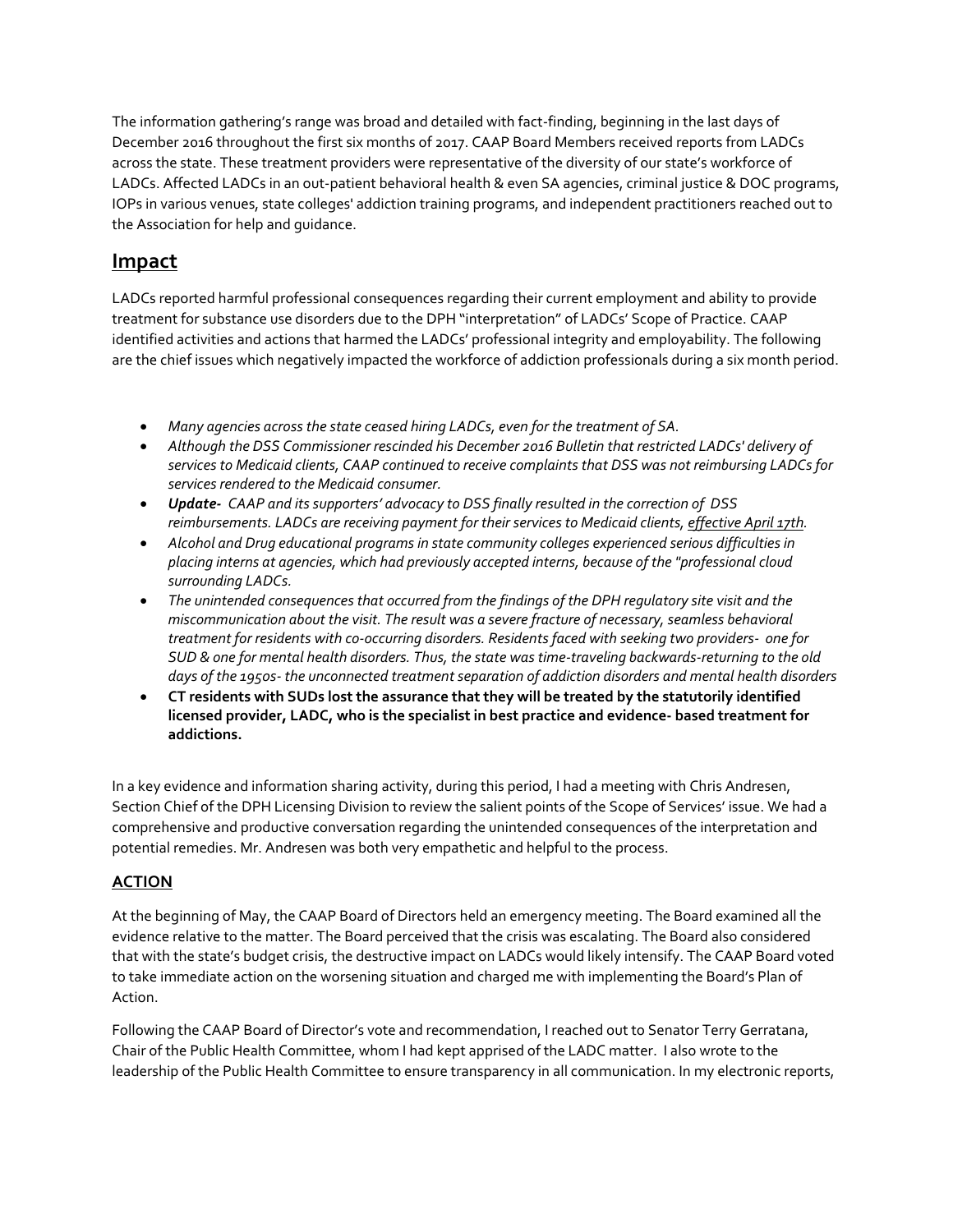I presented the **facts---**history, evidence, and severe unintended consequences that necessitated finding a timely solution to the problem.

At this time, I also contacted Senator Martin Looney, President of the Senate. I had a lengthy conversation with Sen. Looney that covered the background of the issue and serious impact on the state's addiction specialists. I emphasized the severe problems that it caused for LADCs to provide best practice treatment to individuals with SUD and their families and partners during these challenging times. Senator Looney was most concerned and offered his support in finding a remedy.

### **RESOLUTION**

Senator Gerratana and Senator Looney went to DPH the following week to meet with Chris Andresen and other DPH staff. The afternoon of the meeting, Mr. Andresen contacted me with proposed language that presented a reset on LADCs' authority to treat individuals with co-occurring disorders. On behalf of CAAP, I accepted the language. We also discussed the submission of the SAMSHA Tier IV Scope of Practice during the DPH allotted date. The following is the corrective language. It would be included in the DPH Revisor Bill.

*Nothing in this section shall prohibit or limit the ability of a licensed alcohol and drug counselor from practicing alcohol and drug counseling with an individual diagnosed with a co-occurring mental health disorder other than alcohol and drug dependency provided the licensed alcohol and drug counselor works within the scope of practice outlined in CGS 20-74s(a)(4*

A week later, Mr. Andresen sent a copy of a letter that he distributed to Connecticut's substance abuse treatment agencies, programs, and other venues providing SA TX. I am attaching the correspondence for the record.

The CAAP Board of Directors knows that its members, supporters, and state residents, who are consumers of SA TX services will agree that this remedy is of great benefit to the state's substance abuse professionals at a time of severe financial crisis for all state behavioral health service providers.

This outcome demonstrates one of CAAP's guiding principles- **Collaboration.** On behalf of CAAP, I want to express our gratitude to Senator Gerratana, Senator Looney, the leadership of the Public Health Committee, Chris Andresen and staff of DPH's Licensing Division, and the dedicated members of CAAP, for their valued support.

### 1. **COPY OF DPH LETTER SENT TO LICENSED MENTAL HEALTH & SUBSTANCE ABUSE TREATMENT AGENCIES**  STATE OF CONNECTICUT DEPARTMENT OF PUBLIC HEALTH

Raul Pino, M.D., M.P.H. Commissioner Dannel P. Malloy Governor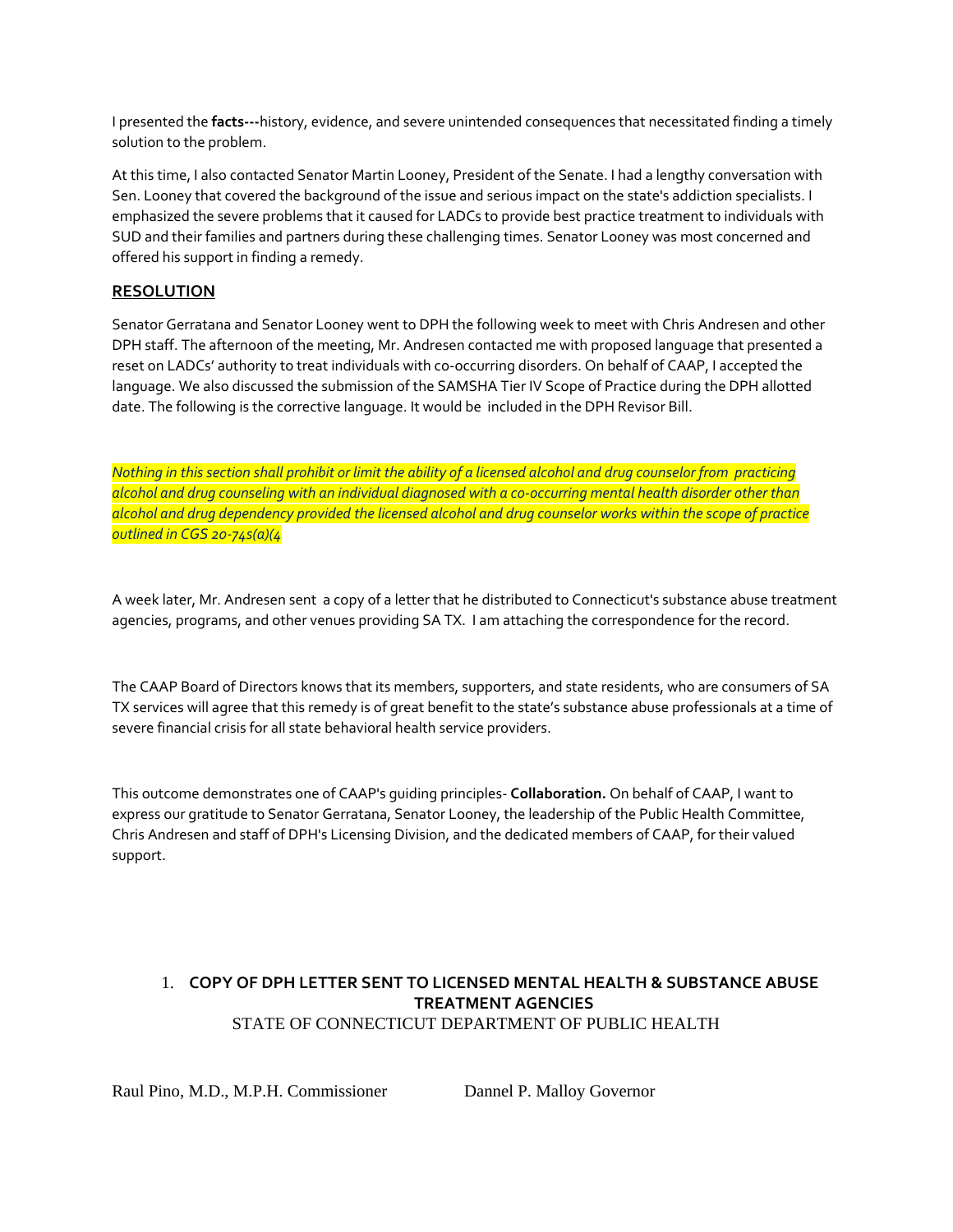May 16, 2017

Dear Connecticut Licensed Mental Health and Substance Abuse Treatment Agencies,

It has come to the Department's attention that there may be some confusion regarding the statutory scope of practice for Licensed Alcohol and Drug Counselors (LADCs) in Connecticut and the types of clients that the Jaw permits LADCs to serve. The scope of practice for LADCs in the Connecticut General Statutes, pursuant to Section 20-74s (a)(4) reads:

"*Practice of alcohol and drug counseling" means the professional application of methods that assist an individual or group to develop an understanding of alcohol and drug dependency problems, define goals, and plan action reflecting the individual's or group's interest, abilities and needs as affected by alcohol and drug dependency problems, and may include, as appropriate, (AJ conducting a substance use disorder screening or psychosocial history evaluation of an individual to document the individual's use of drugs prescribed/or pain, other prescribed drugs, illegal drugs and alcohol to determine the individual's risk/or substance abuse, (BJ developing a preliminary diagnosis for the individual based on such screening or evaluation, (CJ determining the individual's risk for abuse of drugs prescribed for pain, other prescribed drugs, illegal drugs and alcohol, (DJ developing a treatment plan and referral options for the individual to ensure the individual's recovery support needs are met, and (EJ developing and submitting an opioid use consultation report to an individual's primary care provider to be reviewed by the primary care provider and included in the individual's medical record. "*

he statutes related to LADCs do not restrict the type of client that a LADC can serve. LADCs may provide services to individuals with a substance use disorder, to individuals with co-occurring disorders or to individuals without a substance abuse disorder diagnosis who are affected by alcohol and drug dependency problems. However, like any licensed professional, LADCs must work within the boundaries of the scope of practice for their profession established in statute. Please be aware that a statutory scope of practice delineates the boundaries of the services a licensed professional can provide within their practice and the services allowed by licensure may or may not align easily with reimbursement decisions by third party payers. We hope that this information is helpful.

s~ Christian D. Andresen, Section Chief,

Practitioner Licensing and Investigations Section Connecticut Department of Public Health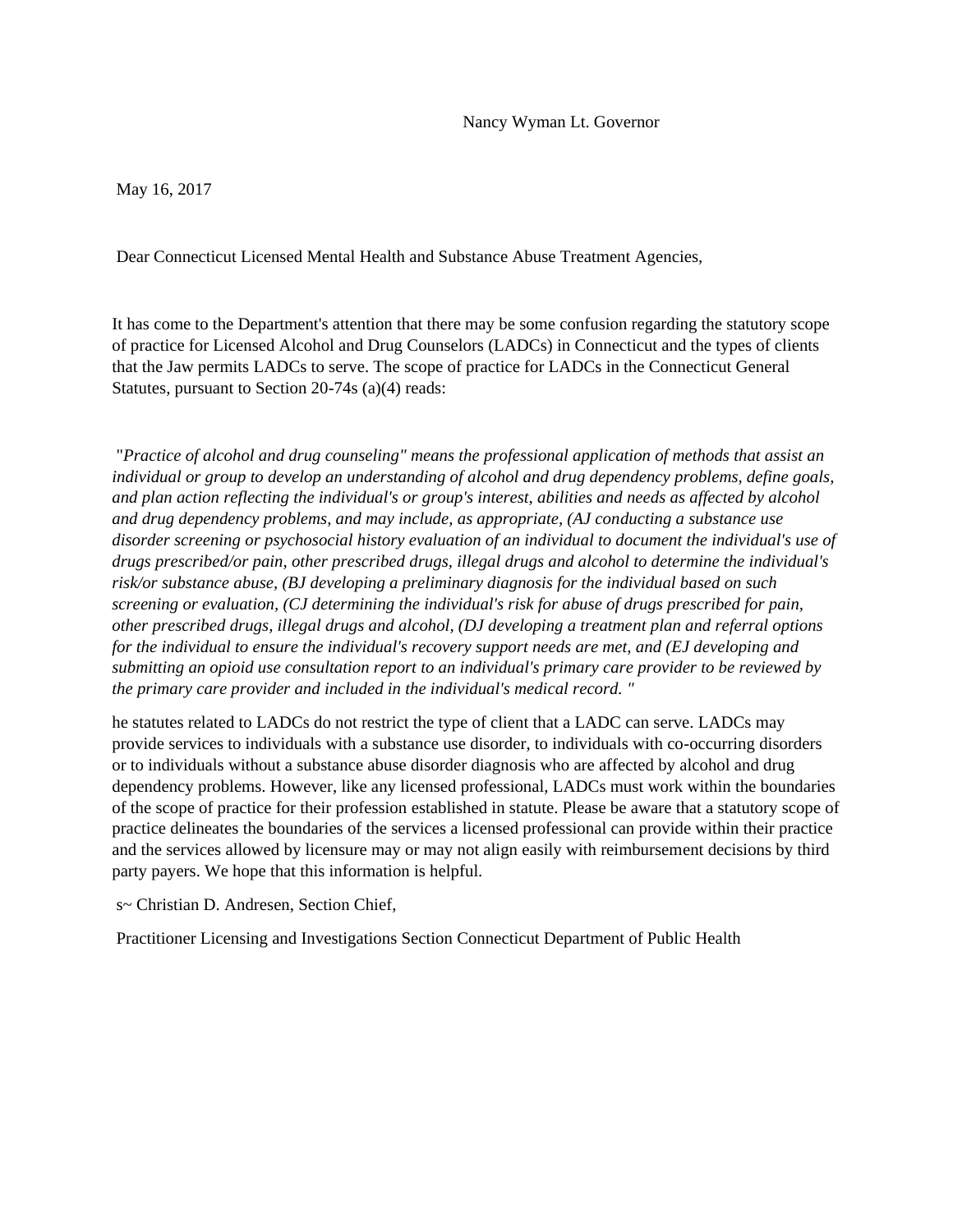## **2. Copy of DSS Notification on Reimbursement Policies for**  *Psychiatric Diagnosis Evaluation/ 90791***Department of Social Services:**

## interChange Provider Important Message

Attention: Licensed Alcohol and Drug Counselors (LADCs) The Department of Social Services (DSS) has approved procedure code 90791 "Psychiatric Diagnostic Evaluation" to be covered for Licensed Alcohol and Drug Counselors (LADCs) effective for dates of service October 1, 2016 and forward. DXC Technology updated their system on Thursday, April 13, 2017 to allow these services to be processed. LADC providers can resubmit any previously denied claims containing procedure code 90791 starting Thursday April 13, 2017. Prior Authorization (PA) is required for this service and any claims submitted without a PA from Beacon Options will be denied with Explanation of Benefits (EOB) code 3003 "Prior Authorization is Required for Payment of this Service". **For additional information on the scope of practice for LADC providers, please refer to Provider Bulletin 2017-01 "Scope of Practice for Licensed Alcohol and Drug Counselors – Updated Policy Transmittal".**

# **III. EXTRACT from Surgeon General's Report "Facing Addiction"**